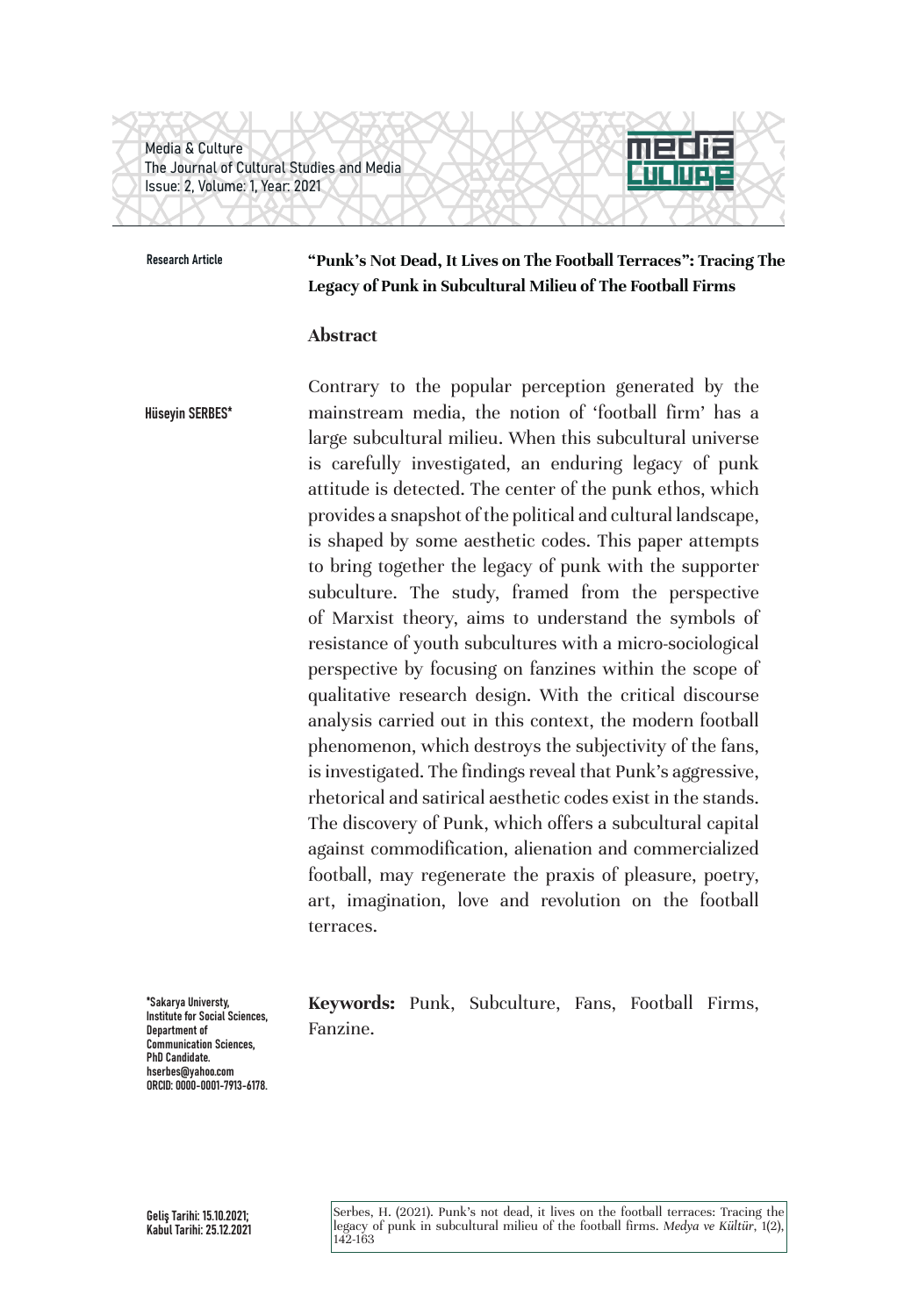Medya ve Kültür Kültürel Çalışmalar ve Medya Dergisi Sayı: 2, Cilt: 1, Yıl: 2021

## Araştırma Makalesi **"Punk Ölmedi, Tribünlerde Yaşıyor": Tribün Gruplarının Altkültürel Ortamında Punk Mirasının İzlerini Sürmek**

### **Özet**

Hüseyin SERBES\*

Anaakım medyanın oluşturmuş olduğu popüler algının tersine, tribün grubu kavramı, büyük bir altkültürel ortama sahiptir. Bu altkültürel evren, dikkatle soruşturulduğunda punk tavrının bitmek bilmeyen mirasına rastlanır. Politik ve kültürel manzaranın bir enstantanesini sunan punk değerlerinin merkezi bazı estetik kodlarla şekillenir. Bu çalışma, Punk'ın mirası ile taraftarlık altkültürünü bir araya getirmeyi deniyor. Marksist teorinin bakış açısıyla çerçevelenen çalışma, nitel araştırma deseni kapsamında, taraftar fanzinlerini odağa alarak mikro-sosyolojik bir perspektifle gençlik altkültürlerinin direniş sembollerini anlamayı amaçlıyor. Bu kapsamda gerçekleştirilen eleştirel söylem çözümlemesi ile taraftarların öznellik alanlarını yıkıma uğratan modern futbol olgusu soruşturuluyor. Bulgular, Punk'ın agresif, retorik ve hicivli estetik kodlarının tribünlerde var olduğunu ortaya koyuyor. Metalaşmaya, yabancılaşmaya ve ticarileşen futbola karşı bir altkültürel sermaye sunan Punk'ın keşfi, tribünlerde hazzın, şiirin, sanatın, hayal gücünün, aşkın ve devrimin praksisini yeniden yeşertebilir.

\*Sakarya Üniversitesi Sosyal Bilimler Enstitüsü, İletişim Bilimleri ABD, Doktora Öğrencisi. hserbes@yahoo.com ORCID: 0000-0001-7913-6178. **Anahtar Keliemeler:** Punk, Altkültür, Taraftar, Futbol Grupları, Fanzin.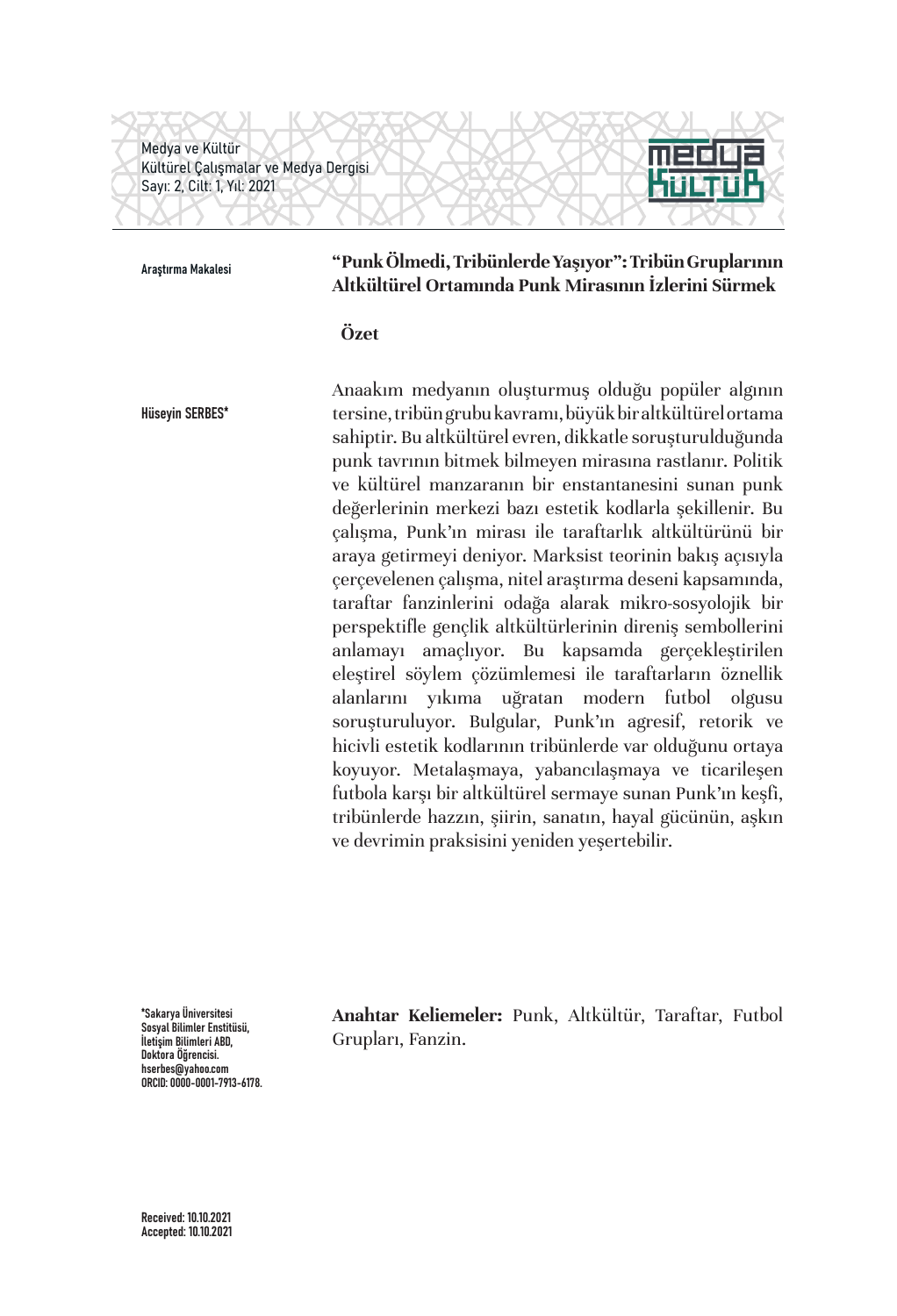## **1. Introduction**

Perceptions in the mainstream media leave impressions that despise the individual in a football firm. The phenomenon of 'supporter', which is exhibited as only a small part of a recurring entertainment every weekend, constitutes a large subcultural environment consisting of many components. According to the perspectives pointed out, fans in a stadium are part of violence, brutality, or an inconsistent concept. However, it is not always possible to accept this as such. Ayres and Treadwell (2011, p. 95) inform that contrary to popular perception and media hype, those who take part in fan groups are not mindless bandits, but individuals who fulfill certain functions in their lives in a subcultural context.

This paper tries to bring together the legacy of punk and the subculture of football firms. Punk ethics, which has created an underground cultural form with the codes it has since the 1970s, has also deeply affected other subcultural environments. Therefore, by investigating these remains, this research aims to understand what fronts can be formed by supporters against today's commercialized and industrialized football. The basic idea of this study is based on the reaction of the working class, which was pushed out of the stadium in neo-liberal times. This study, which investigates football fandom with the Marxist theories proposed by Taylor (1971) and Clarke (1973), deals with the nature of punk and hooligan subcultures. As it is known, the capitalist understanding of football dissolves the concept of supporter and gives it other meanings. Youth subcultures, by their nature, want to remain in the game and not be alienated by exhibiting a kind of resistance. One of the areas where they can do this resistance is fanzines, which are seen as the legacy of punk. Fanzines, which reached their true value in the 1970s when punk emerged, are photocopy journals independent of any authority (Serbes & Guzel, 2020, p. 693). The research subjects of this study are football firms. Therefore, the current investigation resorts to discourses to understand the subcultural milieu of supporters. While the concepts of text and discourse show an increasing use in social sciences, it is possible to find these discourses in works with varying styles and registers (Wodak & Meyer, 2015). In this context, it is aimed to analyze the guiding discourses about the subculture of the fan formations by investigating the texts in the fanzines produced by Fenerbahçe supporters. 'Critical discourse analysis' was carried out on the relations in which the concepts were produced, on the historical processes and the paradigm.

The study tries to find answers to the following questions: How does modern football affect the field of the subjectivity of fans? What are the behaviors of the fan formations against the commercialized and industrialized football mentality? How can the relationship between punk and football firms be interpreted? What praxis can supporters realize against the perspectives of alienation and commodification? In what ways does the relationship between the revolutionary heritage of punk and the subcultural legacy of the football firms take place? The study aims to follow the traces of youth subcultures with an interdisciplinary effort in light of the summarized purpose and method. Thus, this article focuses on the meanings beyond the text from a micro-sociological perspective and reveals the symbols of resistance.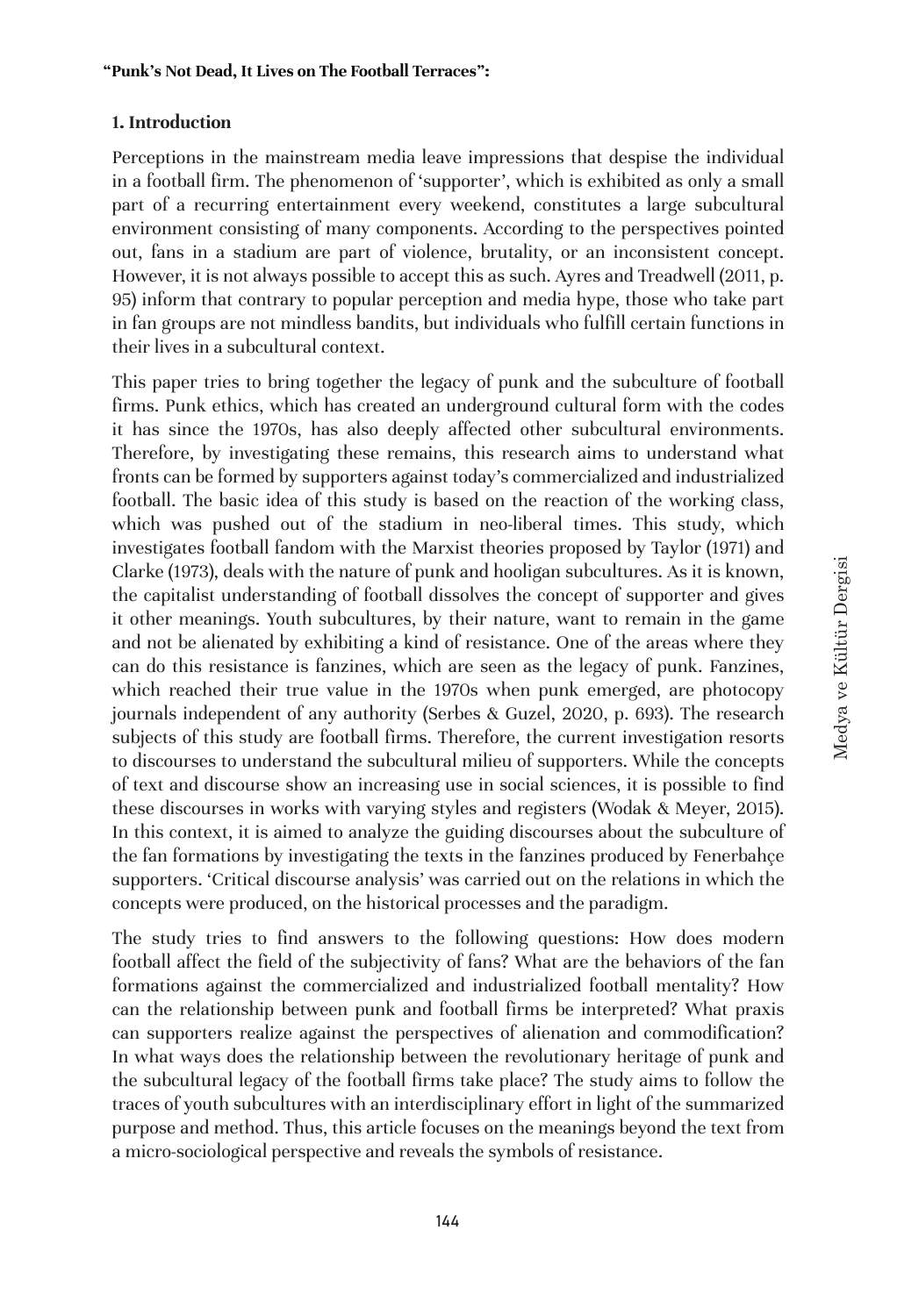### **2. Literature and Conceptual Explanations**

### **2.1 Subculture and Resistance: Perspectives**

Research that seeks to understand subculture in the light of style, thought, and attitude has been nurtured by two traditions: the Chicago School and the Birmingham School, known as The Center for Contemporary Cultural Studies (CCCS).1 Blackman (2014, p. 499) draws attention to the close relationship between biology and psychology in American and British subcultural theories in the definition of deviant behavior. British theory, in which the focus on subculture involves anomalies, is more apt to understand the subnormal in racial, social and economic contexts. In particular, the studies carried out in this manner in the late 1960s deepened the concept of subculture and brought it to the fore again. In this sense, youth movements such as subcultures and countercultures helped establish the perspective of resistance. As Blackman (2014) argues, CCCS subculture theory, though in an interpretative sociological framework derived from the Chicago School, epistemologically places emphasis on the consciousness of the agency. It is a harbinger of an important break with crime and deviance. This theory cares about the resistance of countercultures that are considered outside of popular culture. According to Cohen's critical theory of subculture (1972), it is those who are oppressed by the dominant culture, not the middle class, who produce the subculture. The CCCS theory, which finds its essence in the resistance and oppositional thought of oppressed cultures, has put the youth movements. This theoretical perspective was shaped by the ideas of intellectuals such as *Lévi-Strauss, Barthes, Althusser,* as Hall (1980) expressed, and embraced Gramsci's concept of hegemony. Basically, in this theoretical field, which deals with the performance of youth subcultures with resistance, ideas are found in the form of a 'collage'.

Subculture becomes a form of performance in thought, action, and narrative, not a sign of illness. Barnes (1979) points out that these performances have many application areas and states that youth become visible thanks to the practices created with the Do-it-yourself culture. Emphasizing the notion of punk, Hebdige (1979, p. 19) states that no subculture is more determined than punks to try to detach itself from the accepted area as in normalized forms. In Clark's words (2001, p. 234), even 'the death of punk'<sup>2</sup> , one of these subcultures, left a new subcultural discourse and produced special spaces where culture could be produced with less capitalism, more autonomy and more anonymity.

### **2.2 Punk: The Style Created by Post-War Youth**

The concept of 'punk', which was accepted in the terminology at the end of the 1970s, is not a mere form of music thanks to its political and aesthetic attitude. While describing punk, Benton (2018, p. 14) points out some common traits such as challenging the authority, resisting the mainstream, emphasizing the original

<sup>1</sup> Corte (2012, p. 62) states that three approaches that emerged later were added to these two basic approaches to the origins of subcultural studies. These approaches are as follows: The Manchester School, the Post-Subculture and a Symbolic Interactionist Approach (see Corte, U. 2012. Subcultures and Small Groups: A Social Movement Theory Approach. Dissertation for the degree of Doctor of Philosopyh. Acta Universitatis Upsaliensis).

<sup>2</sup> The notion of 'the death of punk', which Clark (2001, p. 234) sees as one of the great mysteries of the history of the subculture, contains great paradoxes: According to Clark, who draws attention to the subjectivity of punk other than the classical archetype, this discourse left a new subcultural legacy to his successors even as it died. It has made this legacy by producing a do-it-yourself culture, independent labels, specialty record stores and music venues (see: Clark, D. 2001. The Death and Life of Punk, the Last Subculture. 'No-Future: Punk 2001' conference, University of Wolverhampton, and Lighthouse, England).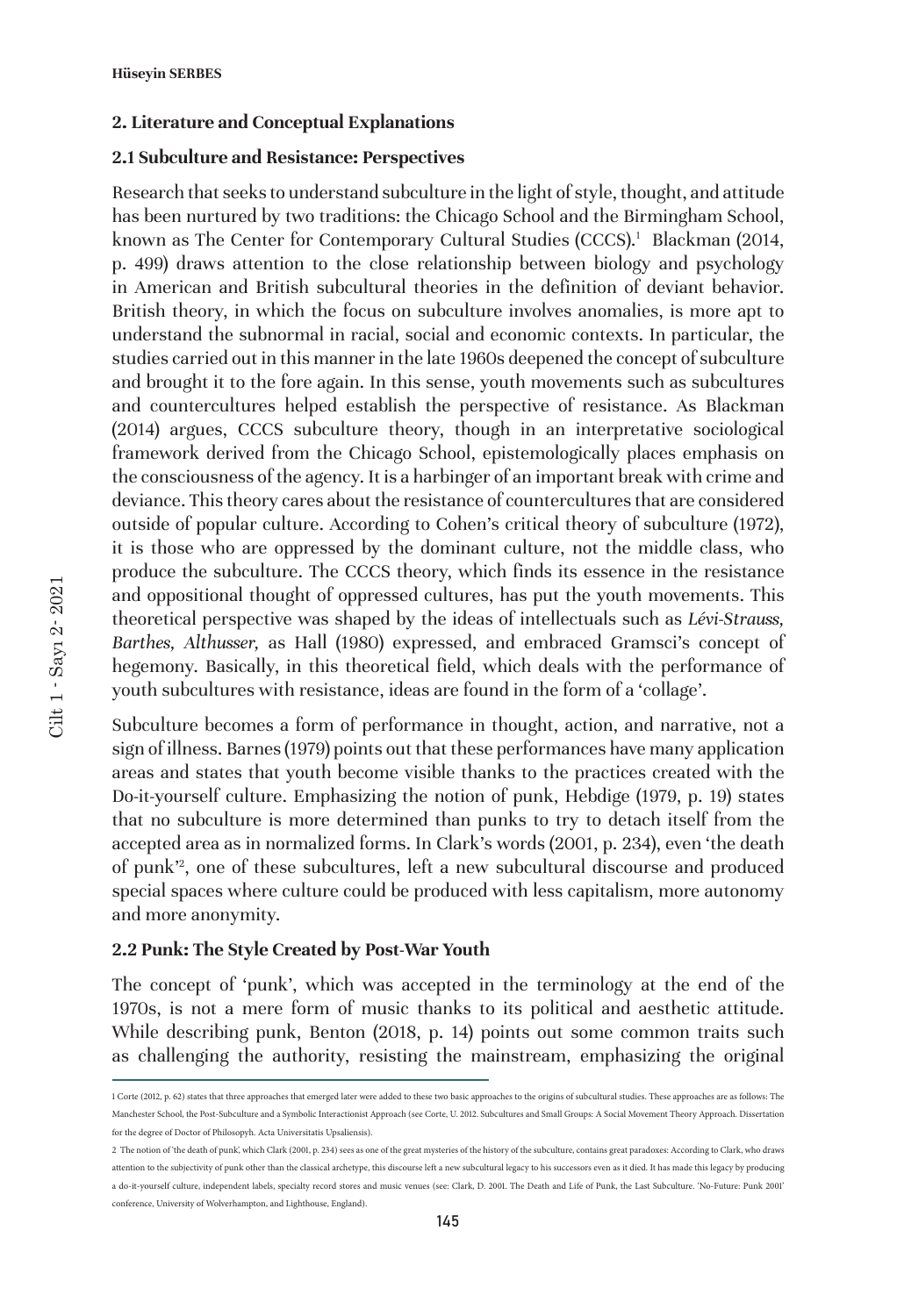and having a do-it-yourself aesthetic, although there is no monolithic and uniform subculture. Punk culture, which proceeds on an irregular path, has developed together with many factors such as opposing perspectives and all kinds of anti-nationalism. Errickson (2019, p. 7) asserts that there were also a number of other political, social and environmental factors that led to the development of punk culture. In particular, the collapse of stability with the period of 'recession' in England in the mid-1970s brought about a rising counter-movement among rockers. Henry (1989) who states that this punk scene is the true essence of the punk movement, sees it as a reaction against institutionalized art theories and techniques. The punk subculture, as a representation of an avant-garde attitude, draws attention as a mythical movement created by the post-war youth with its reactions to the sociopolitical climate of the period. After the First World War, a punk style frequently invoked the methods of the Dadaists and Surrealists, which provocatively confronted art with counter-art against traditional social norms.<sup>3</sup> These methods turned into "an aggressive act" with Hebdige's discourse (1998, p. 29). Thus, the developed consciousness made cultural and political activities a priority [in the punk scene].

*"With so much happening in less than forty years, punk today has come to mean many different things; a family of music genres and subgenres, a philosophy, an attitude, fashion styles, and an entire subculture. However, punk music has always 'articulated' the subculture, and it is through punk music that punk culture is most often written about" (Dalbom, 2006, p. 39).*

As Dalbom (2006) argues, punk's past does not proceed in any linear nature, and furthermore, the culture (which punk creates) encompasses much more as a subculture than a musical genre, although it has evolved with music. Since 1976, the year of its debut, music, the dominant element of the subculture, seemed to take on and contribute to the hostility and mayhem that became part of the punk image, as Levine and Stumpf underlined (1983, p. 423). With its techniques, punk also includes the meta-narrative that heralds the deterritorialization of the individual in the society and the arrival of the post-industrial society. Especially in England in 1975, where the highest unemployment rates were observed, there was an increase in workingclass and anti-capitalist movements, with the problems of young people not being able to finish school or not being able to find a job. Brake (1980) states that while young people try to cope with the contradiction created by the pressure on wealth, success and consumption, on the other hand, they begin to think that the social structure is managed by employers and politicians, whom they see as liars and abusers. When the darkness of the past and the future is taken into consideration, in such a sociopolitical atmosphere, the songs of punk rock bands turn into anthems in the tongues of the desperation youth.

# **2.3 Resilient Communities of Liquid Modernity: Avant-garde Youth and Football Hooliganism**

The world we call modern gradually pushes the individual into loneliness. This loneliness, in a sense, is a phenomenon that can be overcome with the cooperation

<sup>3</sup> As David Laing stated in One Chord Miracles, one of the most distinctive features of 'punk rock' is that it first awakened and then disturbed the organization of opportunity, which holds the authority of power and control, with its unique phenomenon [Laing, D. (2002). One Chord Wonders: Power and Meaning in Punk Rock].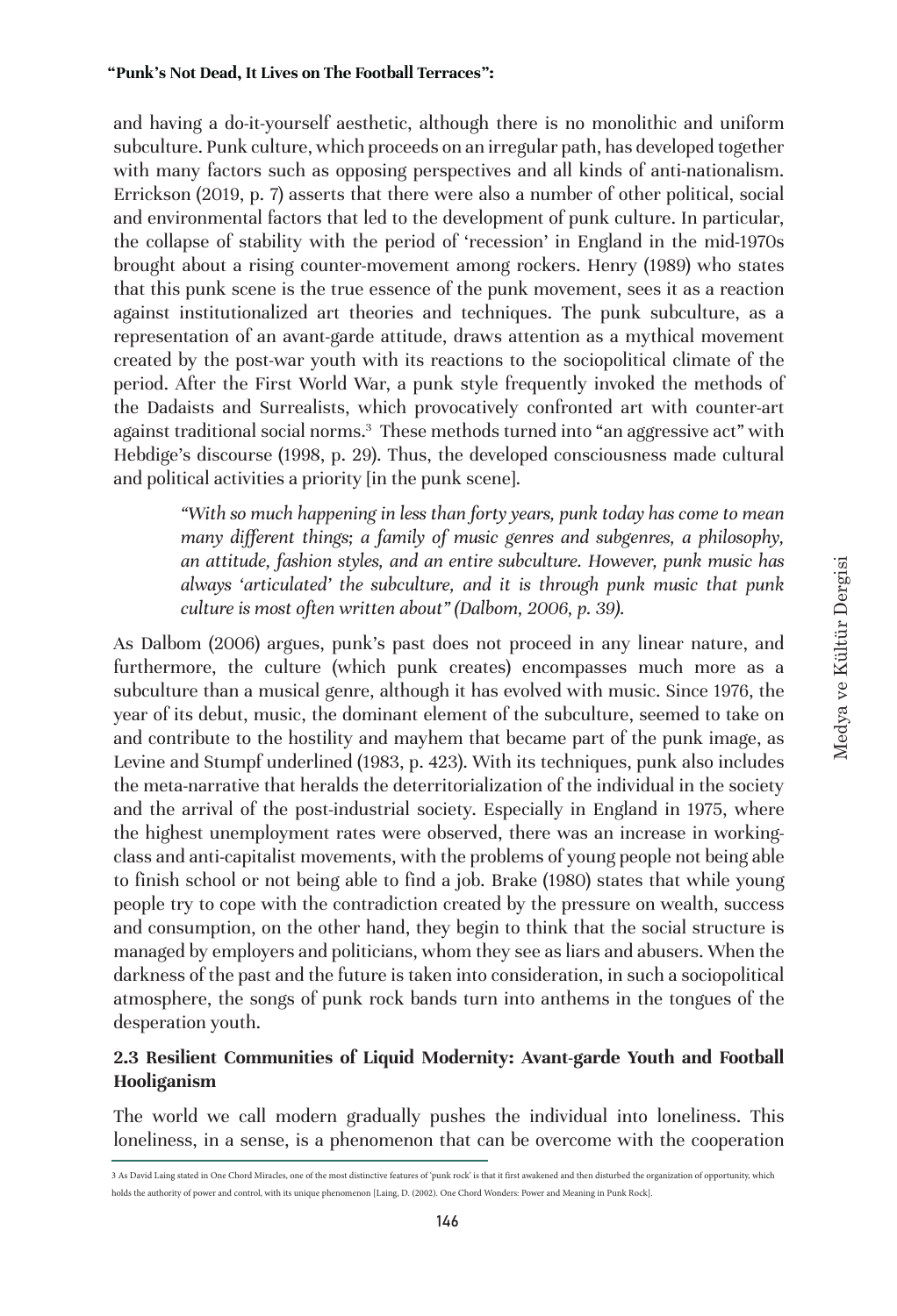of people who have come together for certain purposes. Bozkurt (2011) points out the impossibility of a world without groups and organizations by questioning how we can live if the society we live in consists of single individuals with no cooperation among themselves. Ideas of expanding this union with football go back in time. In particular, the broader social functions beyond participation in football have a long history dating back to the nineteenth century. (Sanders et al., 2012, p. 5). However, it is not possible to talk about belonging to a group when talking about all individuals coming together in a football stadium. With these individuals embracing each other for a purpose, the existence of the group can only be mentioned. In the 'liquid modernity' that Bauman (2000) puts forward, the concepts of time and space do not separate from each other, paving the way for the community. When football shrines are not seen as temples of consumption<sup>4</sup>, they represent a real example of community. Thus, the individuals in these places are separated from the hordes that are met by chance and carry the characteristics of the community. In this context, the representation of being together in the times we live in can be seen among football fans. The placement of such formations in football turns sports competitions into cultural venues. Alver (2008) sees football, which is an element that unites people from different languages, cultures or social backgrounds, as a social field where group belongings are defined and identity is acquired, behavioral principles are shaped. In particular, stadiums function as a social movement task area with a high level of organization.

The motivations of individuals to take part in a 'firm' differ. Likewise, the requirements of being in a supporter group and therefore being included in the group differ among the participants. The results of research conducted by Peat (2016, pp. 42-43) showed that for some, active participation is a way of performing or demonstrating the ability to fulfill a role within a firm, while for others it is not seen as a hierarchical role, so it is perceived as a natural sequence of events rather than an ability to fulfill a role. Despite the fact that the concept of hooligan is associated with violent incidents, the role that fans in groups play in increasing the value of football as a result of their active actions is undeniable. The firm actors believe in the continuation of the existence of this culture as the bearers against the reification of football by becoming a commodity (Serbes & Eskicumali, 2021, p. 154). In this sense, it can be clearly seen that most of the previous studies made generalizations with the results obtained from an 'outside eye'. Therefore, it is objectionable to call fan events that enhance football culture collectively as hooliganism. Redhead's (1993, p. 3) comment that a well-agreed "definition of football hooliganism" has never been established, and this gives us the opportunity to think again about hooliganism. The field research conducted by Rookwood and Pearson (2012), which consists of a series of ethnographic studies, also revealed the positive aspects of fan formations that are marginalized as 'hooligans' in terms of fan relations against those who see only their harmful aspects in a practical context. Therefore, the place of supporter groups associated only with violence in contemporary community theories can be reconsidered. In this context, football, which has become industrialized and commodified and therefore has lost its natural

<sup>4</sup> According to Bauman (2000), places that George Ritzer called "temples of consumption" consist of individuals who came together by chance rather than community. Since Bauman draws attention to the fact that there is no collective aspect to this situation, this study takes into account the fan formations that come together consciously in football stadiums.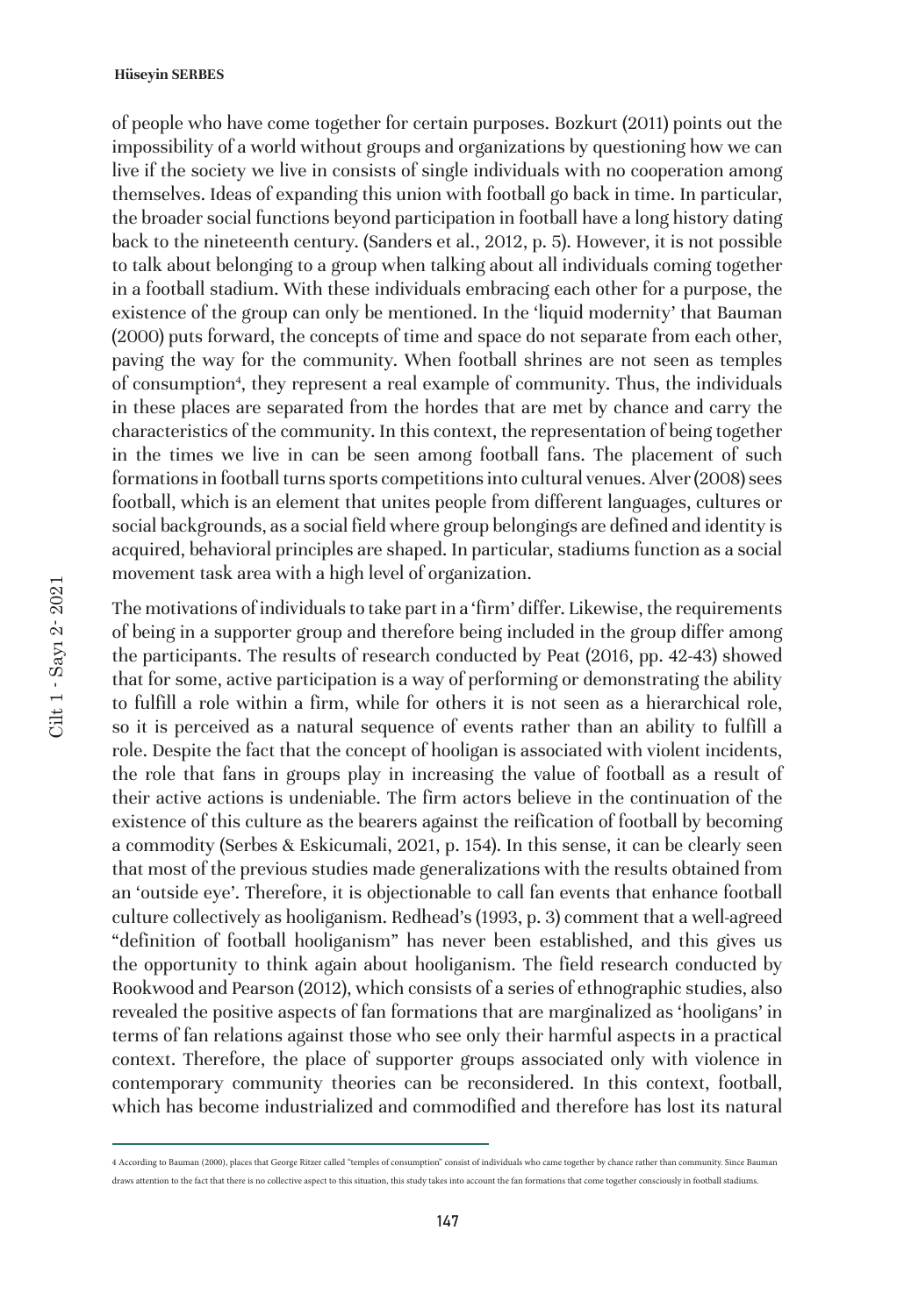game image, resembles a systematic market that opens a window to the world of the show rather than the active action of the fan groups.

Debord (1967) expresses the alienation of the audience from the object watched in the society of the spectacle as "the more the audience watches, the less they experience". The existence of fan groups within the football industry, which includes such a world of the show, tries to prevent the alienation feeling of the individual as much as possible. The collective organization emanating from here makes a contribution to the subculture of football firms in all countries. In this sense, Spaaij (2007, p. 412) characterizes the notion of football hooliganism as a transnational phenomenon, noting that this phenomenon has no legal definition and no clear-cut boundaries, but is used to encompass various actions that take place more or less directly in footballrelated contexts. According to Pearson (1983, p. 40), the term '*hooligan'* came into English usage in the late nineteenth century to describe "gangs of vulgar youths", a corruption of 'Houlihan', the name of an Irish family then living in London known for their love of fighting. Although the hooligan label is associated with violence, it has different meanings in the context of nations and locales. For example, ultra-groups in Italy have a highly formal organizational nature and thus their primary function is to provide meaningful support to the football teams they support (De Biasi, 1998). In addition to the mainstream supporter groups in Turkey, fan formations adopting the *'Punk ethos*' emerged, and they carried out some activities as militant fan groups without establishing a hierarchical organization.

# **3. Methodology**

This study was carried out using the qualitative research method accompanied by a paradigm that presents the intersections of punk culture codes, aesthetics and ideas around football firms. The qualitative paradigm, which offers an opportunity for interpretive, literary and critical thinking, guided this research in the analysis of ideas. Frankel and Devers (2000, p. 253) suggest that qualitative methods will be needed when questions create puzzles that are difficult to address using traditional research approaches. Since this article carries a phenomenological perspective beyond numbers and statistics, qualitative research is needed to understand and interpret the experiences of youth subcultures.

# **3.1 Research Field of the Study**

 Mason (2002, p. 2) points out that qualitative research is an exciting activity, and states that through qualitative research we can explore a wide variety of dimensions of the social world, including experiences, dreams, and relationships of participants in our field of research. In this sense, the study tries to understand the social world of youth movements in the subcultural environment. The universe of the current research, which seeks the way to this world in texts, is fanzines of the football firms. Worley (2015, pp. 36-37) explains that from a historical perspective, fanzines provide a snapshot of the socio-economic, cultural and political change of the period they are in. Many of the fanzines that offer such a field of study in revealing the changing parameters are undated and innumerable. Furthermore, Henry (1989) argues that because fanzines contain anonymous texts, it is nearly impossible to identify the authors and editors, and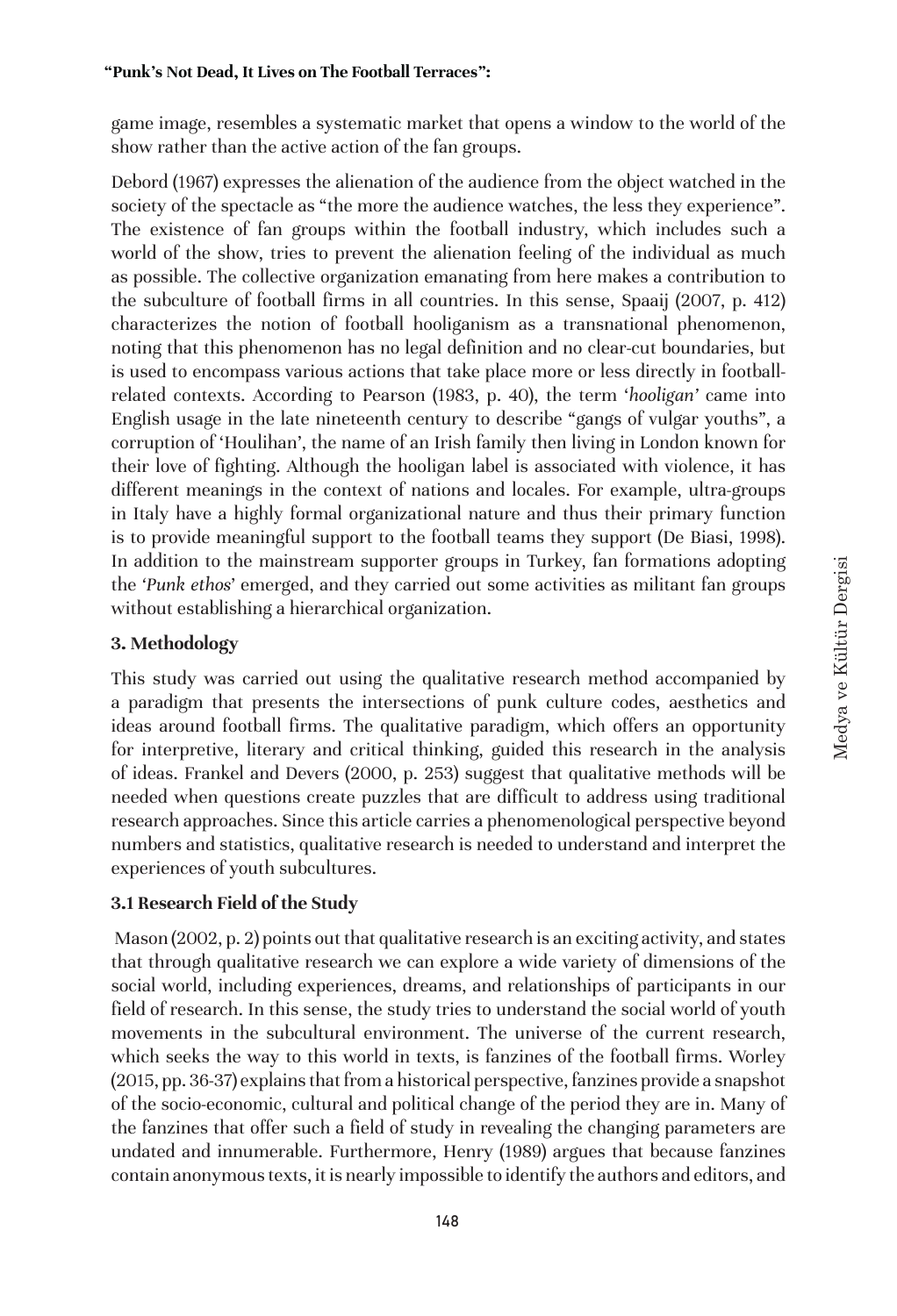to obtain information on their budgets, distribution locations, and how long they have been out. For this reason, this study was limited to a specific sample due to the limited availability of fanzines to all studies. This limitation was determined using purposive sampling strategies. According to Robinson (2014, p. 7), purposive sampling strategies in which certain case categories in a sampling universe are represented in non-random ways enable the researcher to find perspectives on the subject under investigation. Accordingly, the research area consists of fanzines created by the leading fan groups of Fenerbahçe football team. These fanzines are *1907 Genclik Fanzine, Cefakâr Maraton, Fenerbahceli Cemil, Keyif Tekel, Papazin Cayiri, Ver Lefter'e.* These journals, prepared in A5 size, stapled and photocopied, were distributed irregularly and aperiodically. The main reasons for the designation of these fanzines as a field of study can be listed as follows: (i) the convenience of the researcher in accessing publications, and (ii) the fact that the group of fans sampled represents an avant-garde youth movement in Turkey with its large, colorful and diverse organizations.

The semantic and syntactic structure of the texts selected from the fanzines specified as samples in the study were interpreted within the scope of critical discourse studies. Although more traditionally called critical discourse analysis, it is possible to find some principles of critical discourse studies in the critical theory of the Frankfurt School before the Second World War (Agger, 1992). According to Van Dijk (2015a), critical discourse analysis is discourse analytic research that examines the power centers and forms of resistance against them legitimated by text and speech in the social and political context. Utilizing multiple disciplines, this work provides a critical perspective with an attitude that resists domination. Taking a critical approach to discourse based on such an ethical understanding, this study, in Van Dijk's words (2015b, p. 466), "takes an open position against the dominant, understands social inequality and ultimately seeks to challenge it".

#### **3.2 Data Analysis**

 A qualitative study interprets the perspectives of the studied subject in sociocultural and linguistic contexts, and most importantly, it is sensitive to data by carefully considering the meanings while performing them (Yardley, 2017, p. 295). In this research process, the data obtained were approached sensitively and interpreted. In qualitative research methods, collecting information in the natural environment, being close to the research area, and obtaining additional information come to the fore in the validity and reliability of the study. In this way, the study verified these parameters by collecting data in a rigorous and comprehensive manner.

Thematic analysis was adopted in order to reveal the patterns of meaning around a qualitative data set and to make sense of the data. Ontological and epistemological analytical analyzes were conducted in the light of research questions in this approach, which is preferred in order to be able to define and interpret the patterns in the dataset consisting of discourses in fanzines. Braun, Clarke and Weate (2016) draw attention to the stages of "familiarization, coding, theme development, refinement, naming and writing up" in the data analysis process and argue that these stages will increase the scientific value of the research while analyzing. In line with this information, the data analysis process was carried out with the parameters determined in the research,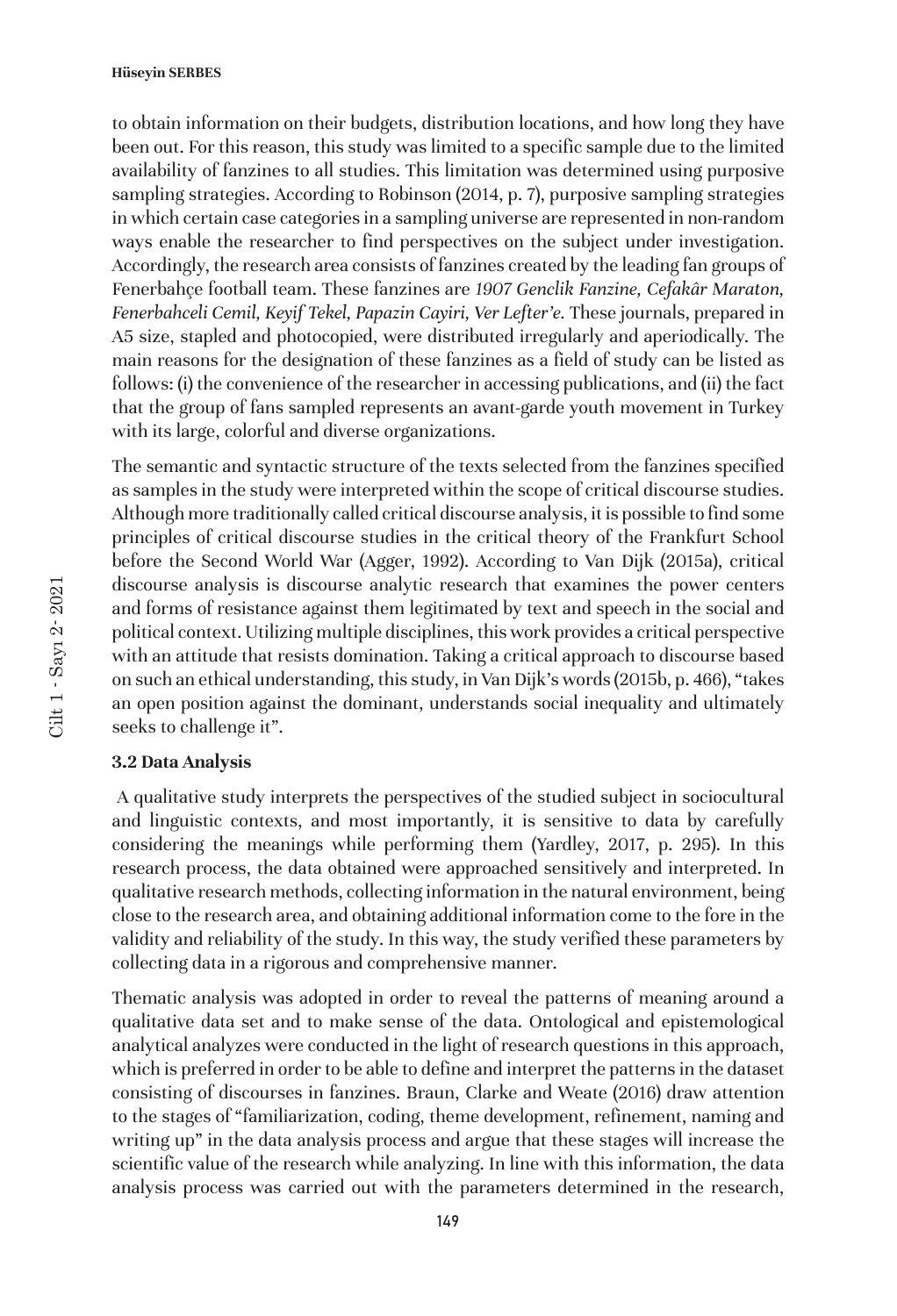Medya ve Kültür Dergisi

Medya ve Kültür Dergisi

respectively. The themes determined through the codes were built and these themes were discussed and interpreted within the theoretical framework.

| Table 1. Code and Theme Sampling on the Data Analysis Process |  |  |
|---------------------------------------------------------------|--|--|
|---------------------------------------------------------------|--|--|

| Code           | Theme                                                                                       | Extract                                                                                                                                                                          |
|----------------|---------------------------------------------------------------------------------------------|----------------------------------------------------------------------------------------------------------------------------------------------------------------------------------|
| Alienation     | Deployment of Fans Outside the<br>Stadium: The Nomadic<br>Movement As Post-Fan Behavior     | "We continue to meet with our friends before the<br>match as much as possible and experience the<br>stadium ambiance on the streets".                                            |
| Fanzine        | Underground Media of the<br>Hardcore Fans: Fanzines                                         | "Those were the years when I fed my protest and<br>anarchist spirit with music. Then I questioned why<br>these fanzines did not include Fenerbahce and<br>football".             |
| Do-it-yourself | Identity, Authenticity and<br>Aesthetic: Subcultural Capital on<br><b>Football Terraces</b> | "With the away trips made abroad and the<br>development of internet forums, the banners made<br>by the fans in the form of do-it-yourself, started to<br>be seen in our stands". |

## **3.3 An Epistemic Break to the Football Industry: Theoretical Frame of the Present Study**

 Orthodox sociological studies on supporter groups as a counter-cultural experience that can be evaluated within 'Cultural Studies' generally tend to consider this subculture in the context of violence. In contrast, recent literature studies have revealed that events that industrialize football, such as modern football and the commercialization of the game, are effective in the emergence of these militant fan formations. Spaaij (2007, p. 415) asserts that:

Hardcore supporters can be explained by three theoretical approaches that are quite clearly defined in studies across various disciplines of the social sciences: (i) Marxist approaches put forward by Ian Taylor and John Clarke; (ii) the figurational approach offered by the 'Leicester School'; and (iii) the postmodernist approaches of Giulianotti and Redhead.

The Marxist approach, which deals with the football fan subculture in the context of economic and social changes, naturally places the working class in the position of the subject. It has the idea that football is breaking away from tradition and alienating working-class supporters. The figurational approach highlights the lower layers of society. Researchers within this perspective argue that "between 70 percent and 80 percent of football hooligans are the working class with low formal education, and are most commonly employed in manual occupations" (Bairner, 2006, p. 587). In addition, Spaaij (2007) informs that the 'Leicester School', with their well-known research on the nature of football hooliganism, did not see this phenomenon as new, so they adopted an eclectic approach that resulted in a synthesis of historical, sociological and psychological approaches. The Postmodernist approach, proposed by Giulianotti and Redhead, focuses on subcultures and fandom, and presents sections about the cultural lives of certain fan groups. This perspective is also based on the idea that "there were significant changes in the masculine football culture towards the end of the 1980s into the 1990s" (Spaaij, 2007, p. 417). This theory argues that as a result of these changes, football culture is destroyed by the popular fan and media cooperation. According to Giulianotti (1999), the combination of the new generation fan culture and wild media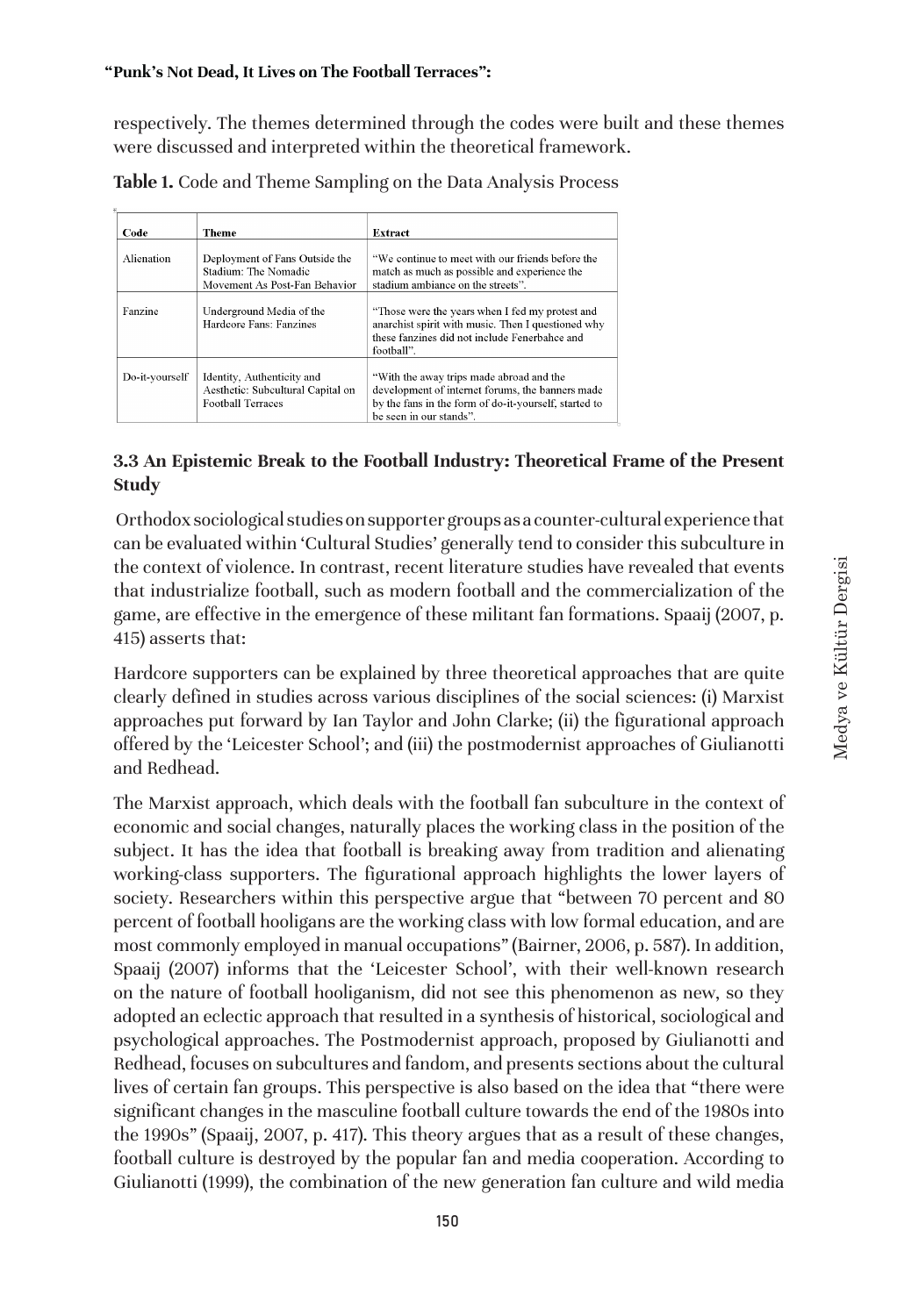indicates an epistemic break in football.

The present study attempts to understand the nature of punk and hooligan subcultures in football culture. From this point of view, the Marxist perspective is the source of the soul of this study. The basic idea of the current study is based on the fact that the changes experienced in football in recent years have pushed the working-class supporters out of the game. This removal threatens this subculture, reaching its peak with industrialization and commercialization, especially in neo-liberal times. Supporters belonging to the working class feel alienated from the game with the changes in the labor market. In addition, professionalization and internationalization further separate football from its working-class roots. Taylor's thought (1971, p. 369) was that the movement of football hooliganism should be interpreted as resistance. This idea is a revolutionary reaction against the bourgeoisification of football by preserving the nature of this game, which we can describe as a subculture. Similarly, according to Clarke (1973), the idea of hooliganism, which is seen as a post-war youth subculture, is a symbolic attempt to break football from its tradition by transforming it into a form of spectacle. In this context, Marxist theory, which considers fan actions as a form of traditional football protection, constitutes the theoretical framework of this study.

### **4. Findings and Discussion**

4.1 Deployment of Fans Outside the Stadium: The Nomadic Movement As Post-Fan Behavior

The fans located in football stadiums, individually and collectively, produce various discourses about the clubs they belong to. Some of these discourses, which take place in the rhythm of daily life and contemporary, are exhibited in every single field of the stadiums. Stadiums are a kind of fairground for the fans. The banners in almost every stadium reflect the adventure of modern football in a sense.

*"I had the experience of being (the subject) in a firm at a time when the political environment (relatively) was not that hot in Turkey and industrial football was not felt that much. I gained cultural knowledge in contradictions, differences and conflicts. I had experienced sharing joy and sorrow in a collective way. On the other hand, aside from all these experiences, I no longer take part in stadiums*  because football has surrounded our subjectivity as a result of commercial *concerns" (Erden Kosova, in Ver Lefter'e, Issue 2).*

Football, which can be shown as one of the absolute dominant areas of modernity, affects the subjectivity areas of the fans. In this direction, it can be observed that the fans, who put a new face on 'football game' in the stadiums with their actions and performative presence, are no longer in their routine places. The bourgeoisification of football is taking the game in another direction. In line with this, Kennedy and Kennedy (2016, p. 18) argue that elite football seeks to achieve the consumer desires of millions of fans watching or attending matches at home or in public spaces. At a time when football fans turn into customers, the elite football phenomenon is intensely deforming the supporter subculture. In particular, this notion tends to reach and influence the fans as consumers. Global media and transnational sponsorships are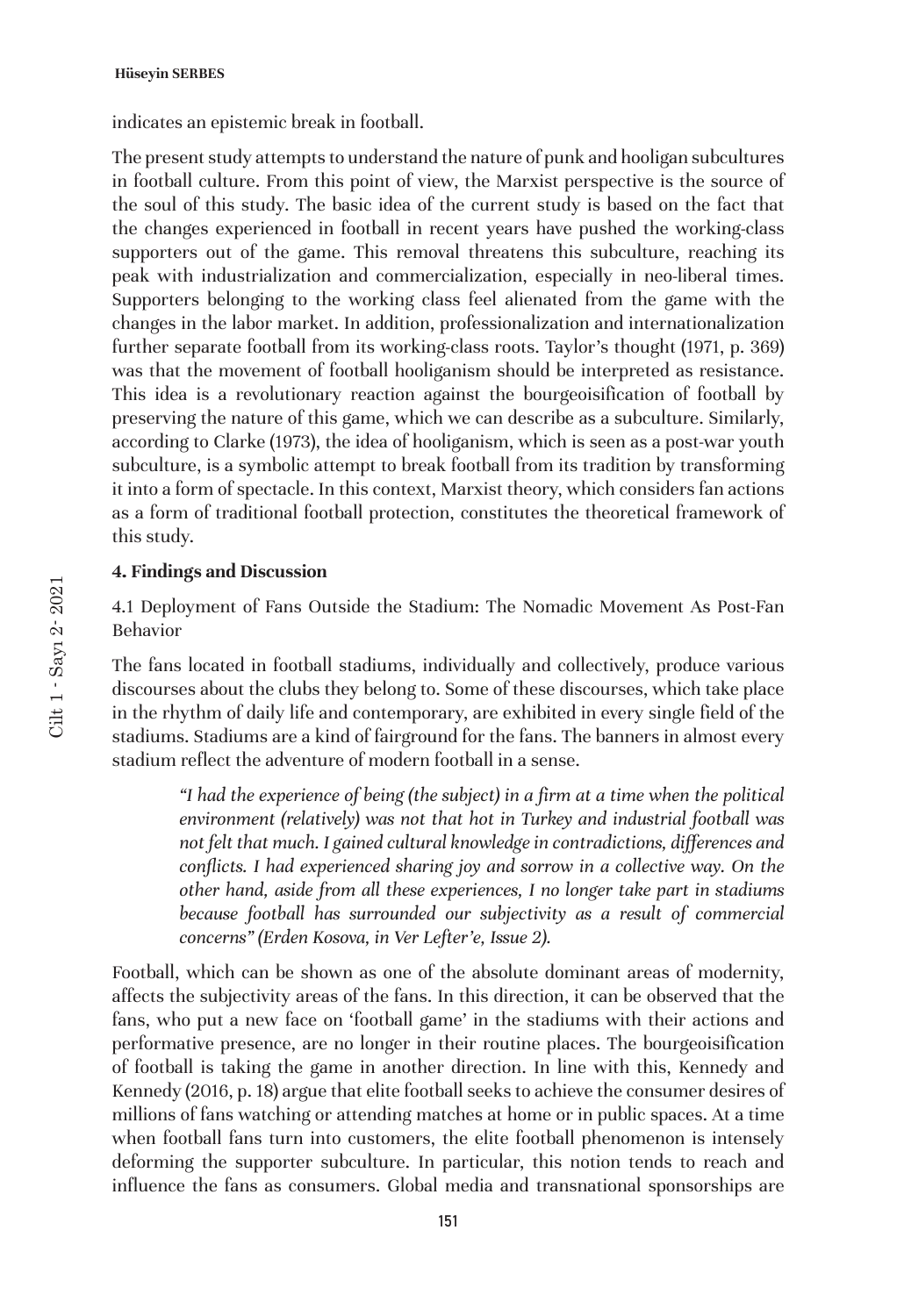transforming the game by dominating fans.

"I *miss the more intimate and more laborious times of non-industrialized football. After the night matches and the season ticket application, limited seats were reserved for the rival fans for derby matches. With this situation, the classification of supporters has changed. If we go back to the eighties and nineties, we used to wait until noon game time the night before. Gone are the days of brutal fights with opposing fans, but also spending time in the stands until the start of the match.*  We came to the times when capitalism showed its effect. In this period called *industrial football, the fans cannot spend time in the stands before the match. Because of this, production, sharing and ownership among fans decreased" (Volkan Eruçar, in Cefakâr Maraton, Issue 3).*

*"At a time when communication technologies were not so intense, fan subculture was naturally stronger. In the 90s, fan groups competed in real and physical terms, not virtually. Therefore, the labors of the fans were sacred. The takeover of football by sponsors and companies, and the dominance of new media technologies took football in another direction" (Ferhat Eren, in 1907 Genclik, Issue 2).*

*"I think we have become strangers to the game itself. The increase in ticket prices and the domination of football by the ruling classes have changed the dimension of fandom as well as football itself. The culture of supporter continues to disappear" (Ugur Tuzcular, in Fenerbahceli Cemil, Issue 1).*

The commodification and commercialization of football and, accordingly, the alienation of all actors from the game, from players to fans, become clearer from the perspective of Marxist theory. Marx (1975) expresses the commodification of labor with his theory that the worker is alienated from the products he/she produces, the act of producing, his/her real nature and from other workers, and this commodification seems very obvious and insignificant at first glance, its analysis is full of metaphysical subtleties. According to James (2018, p. 8), Marxist approaches (though now unfashionable throughout academia) work best when analyzing the rise of alienation associated with the football industry's transition to a higher stage of capitalism and the ideological repositioning of the fan as a 'consumer'. The perspectives of alienation and commodification show that football clubs are under the influence of capitalism. These theories broaden our way of thinking about fan consciousness. James, Murdoch and Guo (2018) argue that the community atmosphere in stadiums with seats will not be what it used to be, reminding that high-priced tickets and season ticketing practices can be effectively sold to middle-class consumers. This is related to who will sit next to you on the tickets sold. Thus, predetermined situations prevent fans from wanting to stand next to each other. It leads to the alienation of the fans from each other and the decrease of their feelings towards the clubs.

*"It was not enjoyable to be in the stands as it used to be. There was a situation that led to the abolishing of season tickets after every speech in the stadium, surrounded by cameras, and after every speech criticizing the board of directors. We were expected not to criticize in the chants and banners we displayed. This*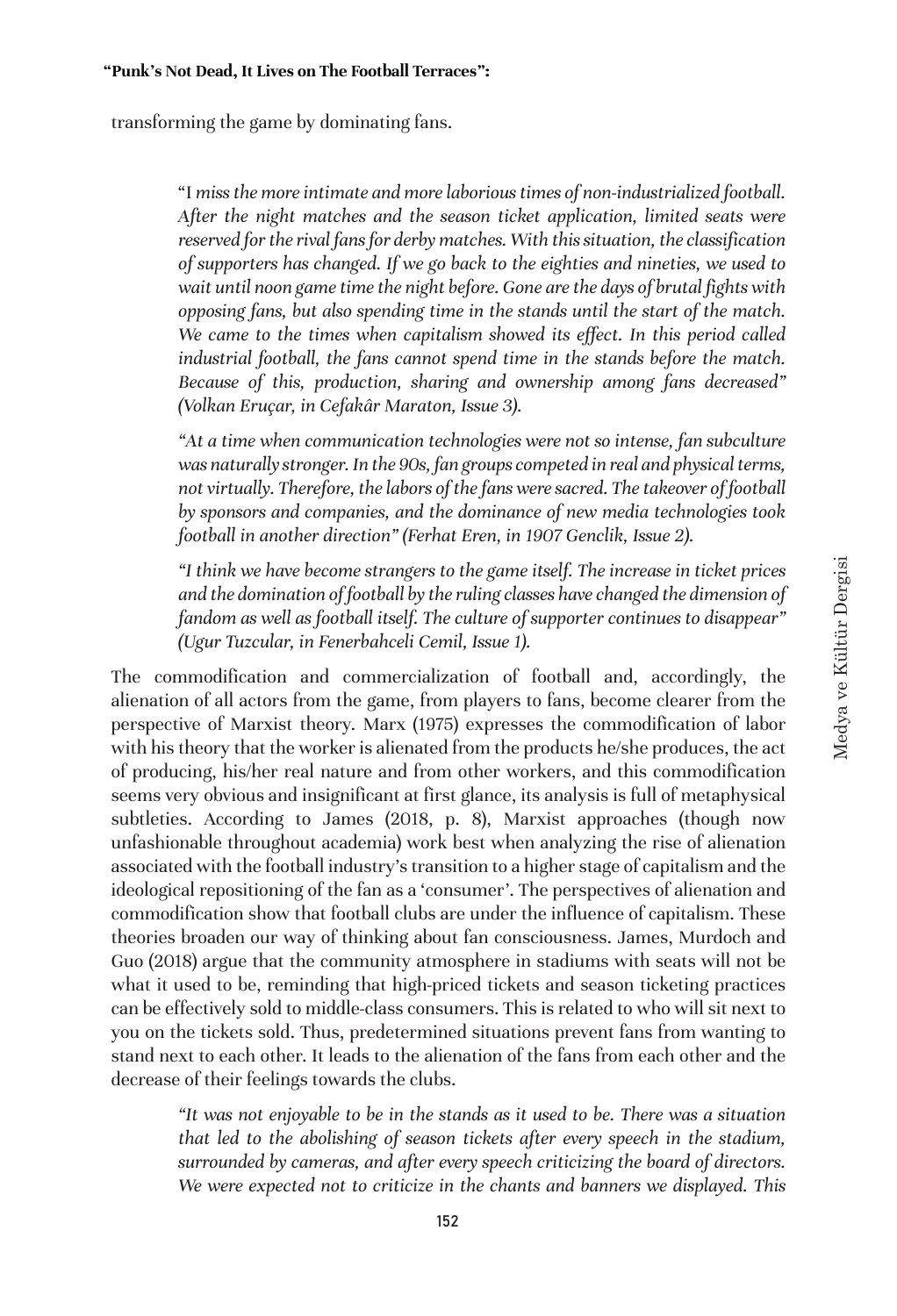*was obviously fascism. At a time when it was not possible for me to personally withstand these heavy sanctions of the surveillance power, I decided to leave the stands" (Utku Sayan, in Papazin Cayiri, Issue 1).*

"Fenerbahçe is my biggest passion. It is impossible for me to give up, but I did not enter the stadium again, especially after the Passolig practice. Instead, we meet with friends around the stadium before the match, eat, drink and cheer. It is not easy to get rid of old habits, but I realized that I find the atmosphere that gives me the greatest pleasure" (Ilker Ercan, in Fenerbahceli Cemil, Issue 5).

"While football teams compete on the field, fan groups try to establish dominance in the stands. That's what being a hardcore fan is like. The fact that football components of the industry unseated the supporter groups from their places, in a way deterritorialized them, carried the competition to social media. We continue to meet with our friends before the match as much as possible and experience the stadium ambiance on the streets" (Anil Ozturk, in Keyif Tekel, Issue 1).

Pilz and Wölki-Schumacher (2010, p. 8) talk about the 'Ultra' fans who stand out with their attitude towards life beyond the fan culture, with the increasing professionalization of the sport. An important point in the 'Ultra identity' is that this youth culture has an attitude that they carry throughout their lives. They come together and develop a new awareness of life. Although they were in a very visible structure in the stadium before, the distance between the game and the fans drove them away from the stands. The analysis within the texts (in fanzines) above confirms that hardcore fans, referred to as Ultra among Fenerbahçe fans, often come together. It is understood that this place of unity is not always stadiums. This situation is not unique to supporters in Turkey. Armstrong (1998), who conducted an empirical study among the members of Sheffield United's Blades hooligan firm, explains that the fans gathered in pubs to watch the matches against the increasing ticket prices. Fans watching a match near the Bramall Lane Stadium is described as 'post-fan' behavior, in Armstrong's words (James, Murdoch & Guo, 2018, p. 4). It is seen that a large number of Fenerbahce fan groups, displaying post-fan behavior, come together in cafés, restaurants or pubs near Sukru Saracoglu Stadium, bringing almost the atmosphere of the stadium to these venues. Thus, the fans, who have experienced an epistemic break against the industrialization of the game, have displayed a movement against alienation in football by continuing such unity.

### **4.2 Underground Media of the Hardcore Fans: Fanzines**

Although the emergence of the term 'fanzine' spans a wide period going back to 1949 to describe magazines produced by and for science fiction fans, it finds its true meaning in a cultural iconoclastic manifestation in the UK and USA of the 1970s (Shaw, 1989; Jary, Horne & Bucke, 1991). Fanzines that emerged during this period, such as Sniffin' Glue and Ripped and Torn, were journals that were produced on a small scale as possible and used punk's do-it-yourself philosophy as an inspiring propaganda item (Hebdige, 1979, pp. 111-112).

"The journals I once acquired in Kadikoy and Taksim (which I later learned were called fanzines) caught my attention. Those were the years when I fed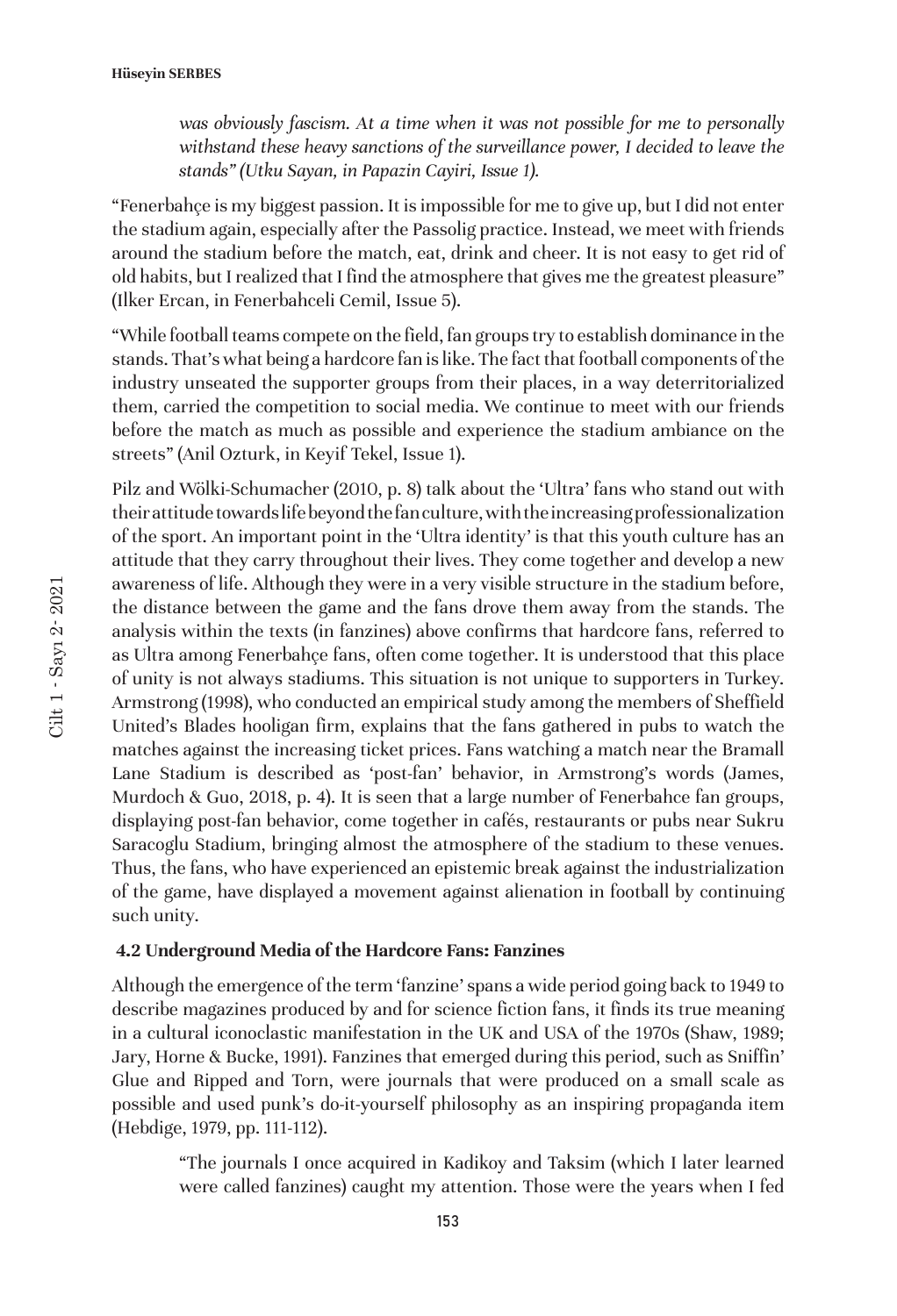my protest and anarchist spirit with music. Then I questioned why these fanzines did not include Fenerbahce and football. I asked my friends who did not miss the away games in the stands to write an article. My friends who *made handmade banners in Yogurtcu Park (next to the stadium) wrote the story of them. We interviewed former cheerleaders on the changing fan culture. This is how this fanzine was born" (Alpaslan Ozcelik, in Cefakâr Maraton, Issue 1).*

*"Fenerbahceli Cemil was actually born as a spin-off in a few issues of Dahke Fanzine. It was a fanzine containing the thoughts of punks in Turkey and around the world on football. It was only distributed underground. The fanzine was completely anti-modern football. Its name also contains a nostalgic atmosphere. A nice unity was born around the fanzine, who knows, maybe it will be revived one day in accordance with the attitude of fanzine and punk culture. After all, we are still against modern football" (Tahir Akyel, in Fenerbahceli Cemil, Issue 1)*

According to Dixon (2020, p. 102), the first of the fanzines created by football fans in Britain in the 1970s and 1980s to share their thoughts and fears about the game was the 'Foul' fanzine launched in 1972 by Cambridge University students. With the production of the fanzine 'When Saturday Comes' in 1986, the number of fanzines increased to one thousand in 1992 (Harte, p. 1993). As Brewster recalls (1993, p. 14), the first generation of football fanzines was heavily influenced by punk culture. Mondo Trasho, a work that emerged from the publication of personal writings and images through photocopying in Turkey in 1991 and can be seen as a field of cultural production, opened a pioneering field of art by bringing concepts and things together (Serbes, 2021, p. 237). From this point on, there has been an increase in the number of fanzines published in many fields. Fanzines, which have been enriched with the cut-and-paste style of punk since the time they emerged from Mondo Trasho, have acquired an avant-garde position by using the possibilities of their era. When the football fanzines that disseminated in Turkey are examined, it is seen how important the door opened by Mondo Trasho is. In particular, it is observed that the fanzines used in the research sample are influenced by the attitude of punk culture.<sup>5</sup>

*"This fanzine does not contain racist or sexist views. In this fanzine, critical statements are made to strengthen the Fenerbahçe stand. I would like to remind you that your opinions and ideas are very important for an independent supporter structure. It was seen in the derby match we played last week, how important even the efforts of a few people are for the course of the game. Therefore, your participation in the choreographic preparations will strengthen our team. We need to choose the chants that will contribute to the team. Therefore, we must continue to produce" (Ali Ata, Ver Lefter'e, Issue 2).*

The discourses here reveal the cultural existence of the fanzines in the area where they are distributed. Fanzines are made by fans for fans. Although audio-visual tools come to the fore today, it is seen that they were active in their own fields in the period when text-based journals emerged. As the production area of hardcore fans, fanzines have been the production area of critical thinking. Fanzines, which make meticulous

<sup>5</sup> If we consider that the name When Saturday Comes is taken from the title of a song by the Irish punk band The Undertones, we can understand how the punk attitude had an effect on the first football fanzines..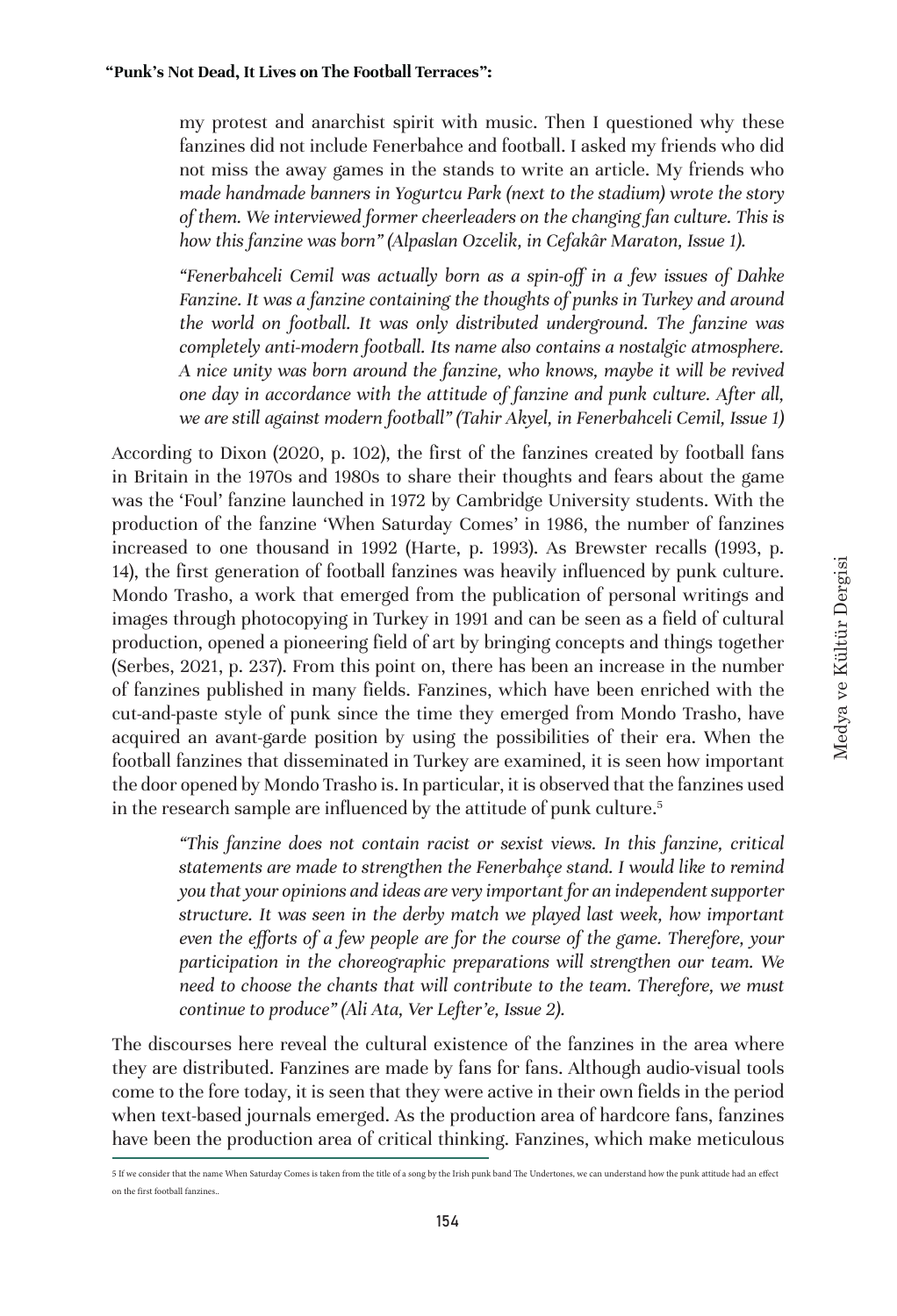efforts to avoid racist and sexist views, are also representative of protest tendencies.

*"You can find our fanzine in a few bookstores in Kadıköy and in our friends around the stadium. We were able to make limited copies in this number. But we think that the interviews, articles and criticisms. We think that the fire lit from here will lead to new ideas, as in many choreographies" (Cenk Gunel, 1907 Genclik, Issue 4).*

Although they have impressive power in the period they are in, this influence is within a limited area. Fanzines, as is known, are magazines whose distribution takes place within a small area. Fanzine producers create magazines with an amateur spirit. Zinesters, who do not earn any income from here, work with 'a labour of love', in Duke's (1991) words (as cited in Millward, 2008, p. 301). This endeavour of love contains many features of punk culture. For example, Duncombe (1997) argues that these publications, which he sees as a collective work of fanzine producers, carry a new form of communication. In this sense, the fandom subculture creates a cocreation process and a novel form of communication in these pages. The power of communication achieved, in a way, reflects the greatest power that fanzines have at the time they are in circulation. This power in fanzines is, according to Atton (2010), one of the cheapest ways to express ideas and engage in discussion in a collective way. So to build a fanzine is to form a contact form within ideas and discussions. Combined with the protest and anarchist style of football fandom culture, the sample fanzines in the present study not only helped to construct a new language of communication, but also allowed ideas to circulate among the fans.

*"I find the escape from the dominant and authoritative football in the text, which I see as a shelter. Fanzines should be the only place where this article can take place. Writing anonymously is like lighting a torch while wearing a mask in the stands. To write these lines as an unrecognizable person means to be in the stadiums without an identity. Being able to write like this and be on the pages of a fanzine seems like the biggest condition for being political and protest for me. In order to criticize all kinds of power, surveillance cults, commoditized games and industrial football, it is necessary to be a truly independent fanzine. What is written here is ultimately the co-production of not only the author but also the crowd. This fanzine belongs to Fenerbahçe fans" (Ozan Akkaya, Papazin Cayiri, Issue 2).*

Fanzines, which have a significant impact on the subculture of fans, in a sense, constitute examples of minor literature in Fenerbahçe stands. Deleuze and Guattari (1986, p. 13) describe the revolutionary conditions of minor literature as "the deterritorialization of language, political immediacy, and collective value". Many of the texts in the fanzines are deterritorialized in an anonymous, undated, and ungrammatical way. An unidentified zinester disappears in rows cheering on the stadium. In a sense, this ignites the political and oppositional spirit; that is, it politicizes the fanzine. The fanzine is against everything, especially the dominant. And now what is written in the fanzine is not the author's but the multitude. The fanzine has a collective value now. Thus,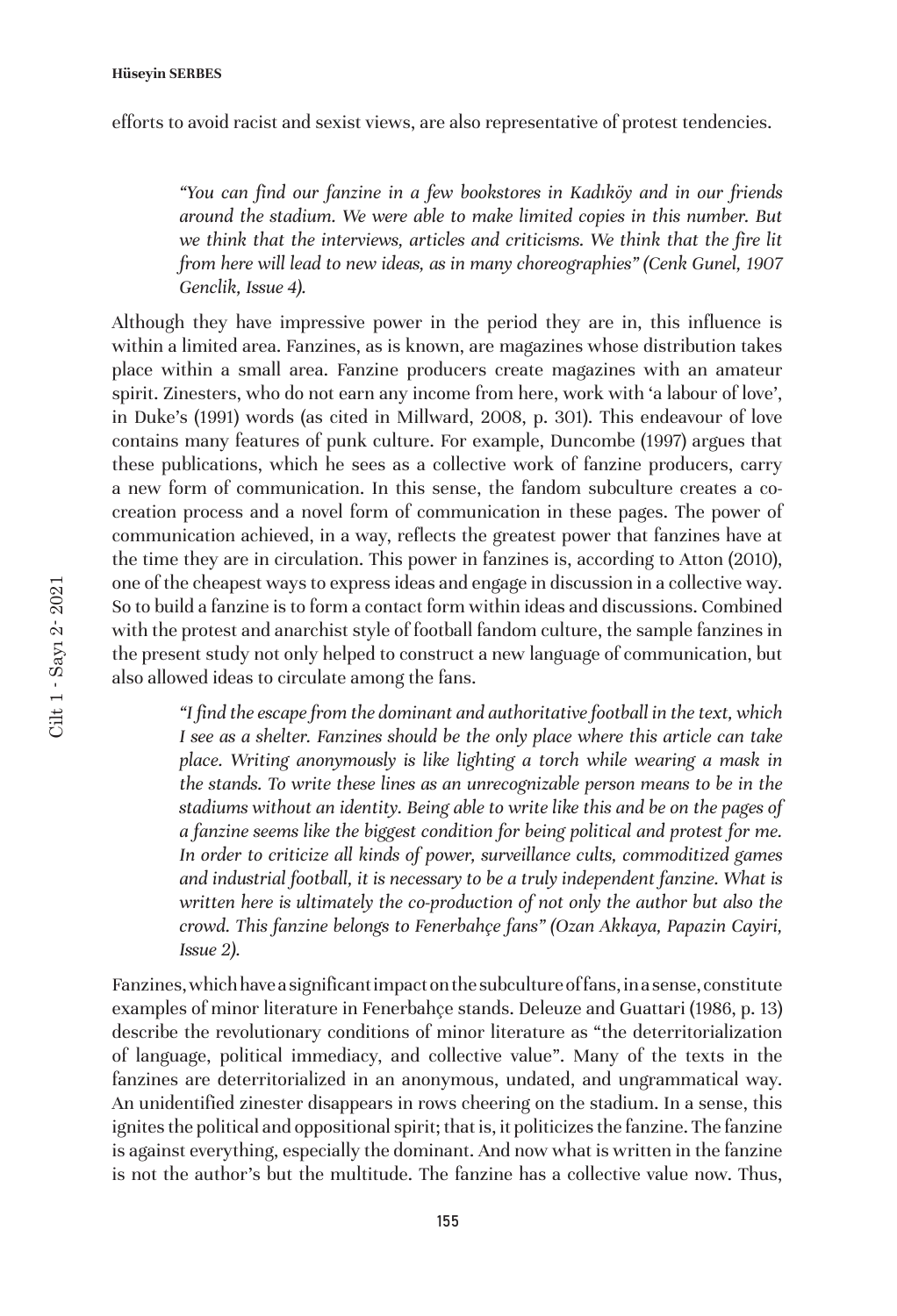the concept of organizational rhizomatics can be applied to subvert and interrupt the dominant unity around thought and idea, and to deviate from a consolidating schema of existence (Kornberger, Rhodes & Bos, 2006, p. 71). Since fanzines are the opposite of all ideas and hierarchies that are institutionalized in a holistic way, they acquire a rhizomatic appearance by carrying all the features of minor literature. Therefore, fanzines represent an ironic attitude of punk subculture as anonymous journals composed of heterogeneous elements.

# **4.3 Identity, Authenticity and Aesthetic: Subcultural Capital on Football Terraces**

Subcultural capital, conceptualized by Thortnton (1995, p. 27), affects young people's stance, in a sense gives them status, and is embodied by objectifying as knowing the latest styles. Fan organizations in football terraces develop with subcultural productions such as current cheers, banners, posters and fanzines. Moreover, these productions are performed just like the products exhibited in the areas where cultural capital is distributed. For example, supporting the co-chanting of contemporary slang is a manifestation of subcultural capital. The banner in the stands on a weekend can be perceived as a discourse production area of the fan group.

> *"Although hand-made banners were rarely seen in the past, in the years when the banner culture was dominant, banners made of canvas were more common. In particular, the banners among the groups in Europe, where the Ultras subculture and opposition supporters were present, attracted our attention. With the away trips made abroad and the development of internet forums, the banners made by the fans in the form of do-it-yourself, started to be seen in our stands" (Baris Sayan, Keyif Tekel, Issue 3).*

> *"The visual feast, which was carried to another dimension with the 'Since 1453' banner that we opened in the stands during the match we played with Panathinaikos, turned into a classic with the long-lasting preparations of the groups affiliated with our supporters' union. The graphic style used in the banners looks decidedly avant-garde and provocative" (Murat Yanmaz, Papazin Cayiri, Issue 1).*

> *"The Pink Mafia banner at the Sevilla match, where we were detained by the police saying 'Are you a new mafia formation?', is in an unforgettable position in terms of being tragicomic. The preparation of banners with satirical and ironic purposes is quite tiring, but even a snapshot in the stands is worth it. Other than that, I would like to keep the '100 Years of Legend from Generation to Generation' banner separate. A week's labor was given to the 70-meter banner. It was made in a 10-meter section of a car park in Istanbul. We struggled for hours with hairdryers to paint and dry the 5-meter section of the banner. The fact that the season was winter made our work very difficult. After all that hard work, a magnificent banner appeared" (Mert Kacan, Cefakâr Maraton, Issue 5).*

The banner activity seen in the stands seems to have weakened due to the efforts of industrial football to get advertisements. However, it is inevitable that the visual feast that emerged when the fan scene in the years when hardcore fans were active is similar to some ideologies in punk culture. The youth movement in Britain adopts an openly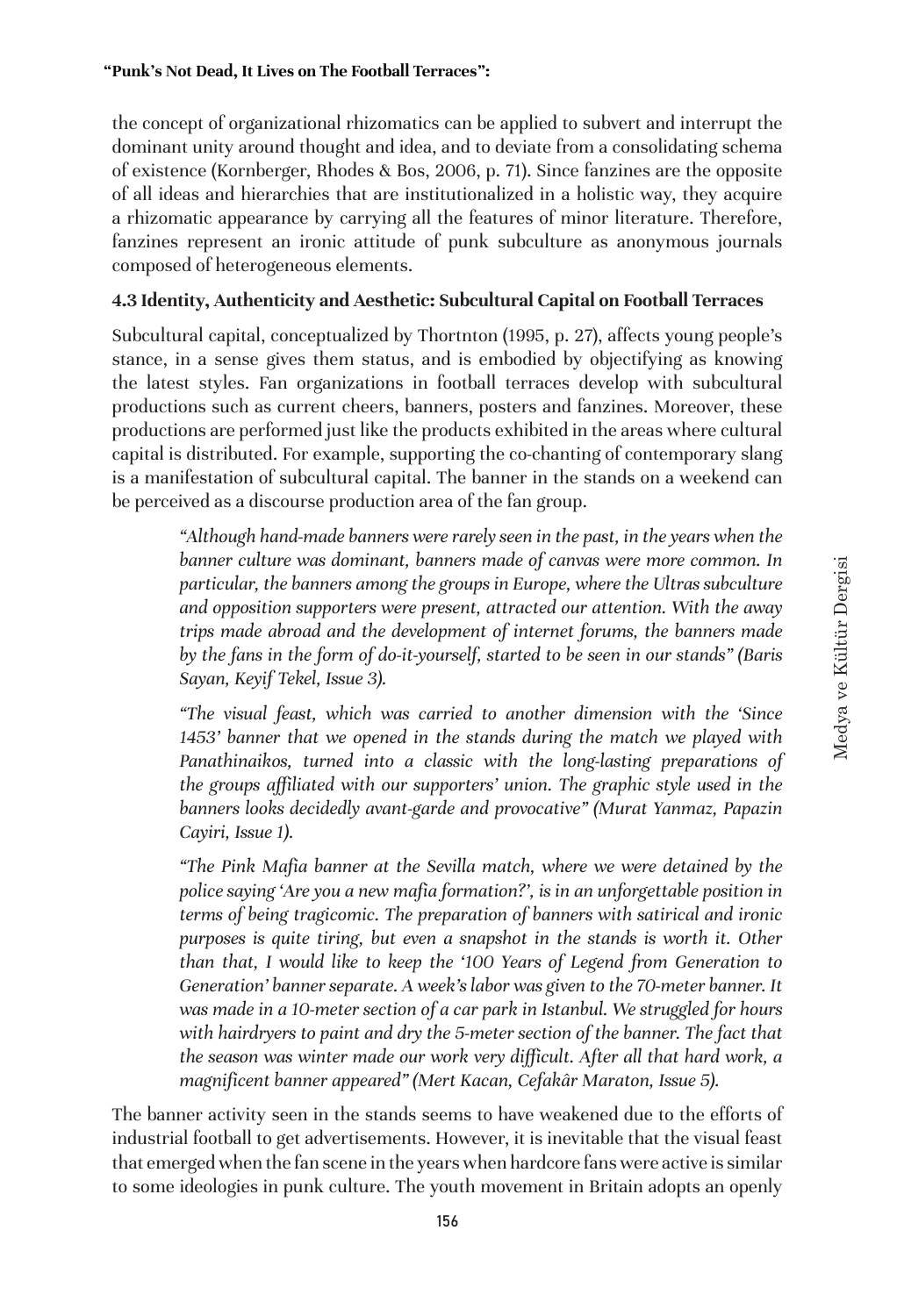nihilistic attitude towards the industry itself, with an outspoken ideology that 'anyone can do it' (Bestley, 2007, p. 37). The do-it-yourself ethic that anyone can do anything is a real force in punk. Parkes (2014, p. 51) draws attention to the necessity of DIY ethics, which he sees as the heart of the subculture, while producing, recording, writing and performing music. Just as this power can be thought of as a weapon against the music industry, the banner making process, which fans spend days in, has the meaning of being a voice against commercialized football. Pilkington (2012, p. 263) states that when visual representations and performances of punk are analyzed together with their subjective fields, not singularly, it can be easier to reveal its historical dynamic. In this sense, the banner works in Fenerbahçe firms, to which the supporters contribute through collaboration, are reflected as a manifestation of punk aesthetics. Moreover, fan groups reflect an authentic environment as a result of such work. In addition to the punk ideology, the graphic language used in the banners visually reflects a style of punk. As Bestley emphasizes (2020, p. 1), punk, which has an aggressive and rhetorical visual style, cannot be tied to a single approach to graphic design like its accompanying music. The punk attitude, whose ideological thinking is that anyone can do it, parallels the iconic works put forward in the fandom subculture. The style of punk, which carries out the questioning of all kinds of authority in an oppositional and independent way, strengthens the fan groups that adopt this view. Incorporating an eclectic array of activities, the visual language of punk, as Hebdige theorized (1979), adopts the bricolage approach, which combines many different things as a radical act of strategy. In addition to this view, Bestley (2020) states that although these visual and aesthetic codes carry a language that declares individuality and autonomy, they are related to group solidarity. Considering the importance of group solidarity in the awareness of supporters, it is seen that stadiums are cultural distribution areas of punk's aesthetic codes.

### **5. Summary and Concluding Comments**

The fact that fans refer to the concept of the game when talking about commercialized football is a sign of a huge industry that has become elite and bourgeois. The understanding of seeing the fans as consumers and glorifying the sponsors destroys the areas of subjectivity. When the fanzines in this study are examined with discursive analysis, it is observed that the fan formations that turn football into a riot of colors, with their actions and performative existence, have begun to leave their usual place. The deals made by transnational corporations with football clubs are aimed at destroying loyal fans. This understanding is quite insistent on seeing everyone as a customer by transforming the game. In the words of Kennedy and Kennedy (2016, p. 18), "every individual involved in a football-related action in the private or public sphere is a consumer desired to be achieved by the stakeholders of elite football". The conversion from fan to consumer is the ultimate desire of a commodification process. Marx (1975) demonstrated that although alienation and commodification may seem trivial at first, their analysis is full of metaphysical subtleties. From this point of view, this study investigated the components of the punk attitude and opened up a discussion on the position of these codes against the capitalist football understanding. The perspectives of alienation and commodification reveal the evolution idea of the fans who turn the stadium into a fairground. This perspective depicts the fan's return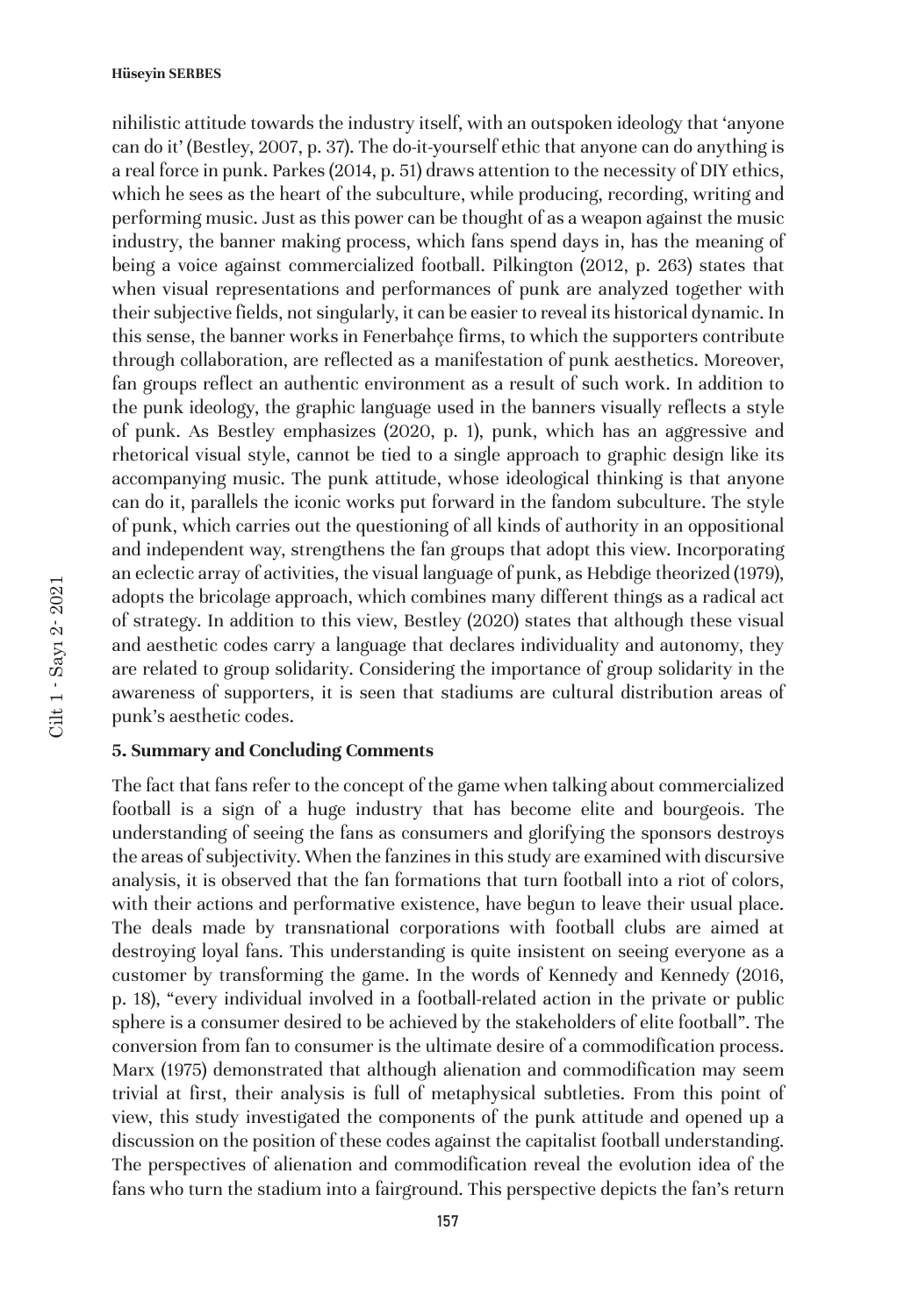to the spectator and then the customer. Accordingly, James, Murdoch and Guo (2018) argue that the community atmosphere in stadiums filled with middle-class consumers will never be the same as before. The opinion of the hardcore fans in the fanzines included in the sample supports this finding. High-priced tickets and season ticketing practices have gradually transformed the supporter subculture in Turkey. The zinesters emphasized that these practices disrupted the days when they were once together. Getting away from one another has removed the collective feeling from football stadiums. In Armstrong's words (1998), the displacement situation that occurs by gathering near the stadium, which is described as 'post-fan behavior', has also been frequently seen among Fenerbahçe fans. Current economic developments reveal that post-fan behavior continues to increase and fan formations will have to move away from their magnificent period.

In an environment where such a subculture is on the verge of extinction, this study revealed that fans can benefit greatly from Punk culture. Brewster (1993) draws attention to the early examples of football fanzines and argues that these fanzines were heavily influenced by punk culture. First-generation football fanzines in Britain, such as Foul and When Saturday Comes, arose from the underground nature of punk. Considering that the fanzines reflecting the fan subculture in Turkey are inspired by Mondo Trasho, the first example in the country, a consistency between punk and football can be seen (Serbes & Eskicumali, 2021, p. 153). In our world where social media channels dominate the discourse, a limitation has been observed in considering fanzines as a cultural production area. Yet, as Duke (1991) puts it, fanzine producers struggle for 'a labour of love'. As Duncombe (1997) argues, fanzines within a collective production site adopt a novel form of communication. In this respect, supporter fanzines, by their very nature, have a cultural fabric that is collective and open to communication. Fanzines with minor literature and rhizome analogies conceptualized by Deleuze and Guattari (1986) are publications with political and collective value, in which language is deterritorialized. A fanzine producer politicizes the fanzine by writing anonymously.

Fans can resist the dynamics of modern football with subcultural productions such as cheers, banners, posters and fanzines. In performing them, they draw on subcultural capital, as Thortonton (1995, p. 27) puts it. This power is influenced by the nihilistic attitude of punk. Aggressive, rhetorical and satirical language extends from the punk scene to the stadiums. The discovery of punk in the stands may prevent the reification of this subculture and enable us to relive the praxis of pleasure, poetry, art, imagination, love and revolution.

### **ACKNOWLEDGEMENT**

The researcher would like to thank the Punk Scholars Network for inspiring studies with punk culture in an academic universe in line with the ethics framed by the 'punk ethos'. In addition, the title of the present article refers to a song by the hardcore punk band The Exploited.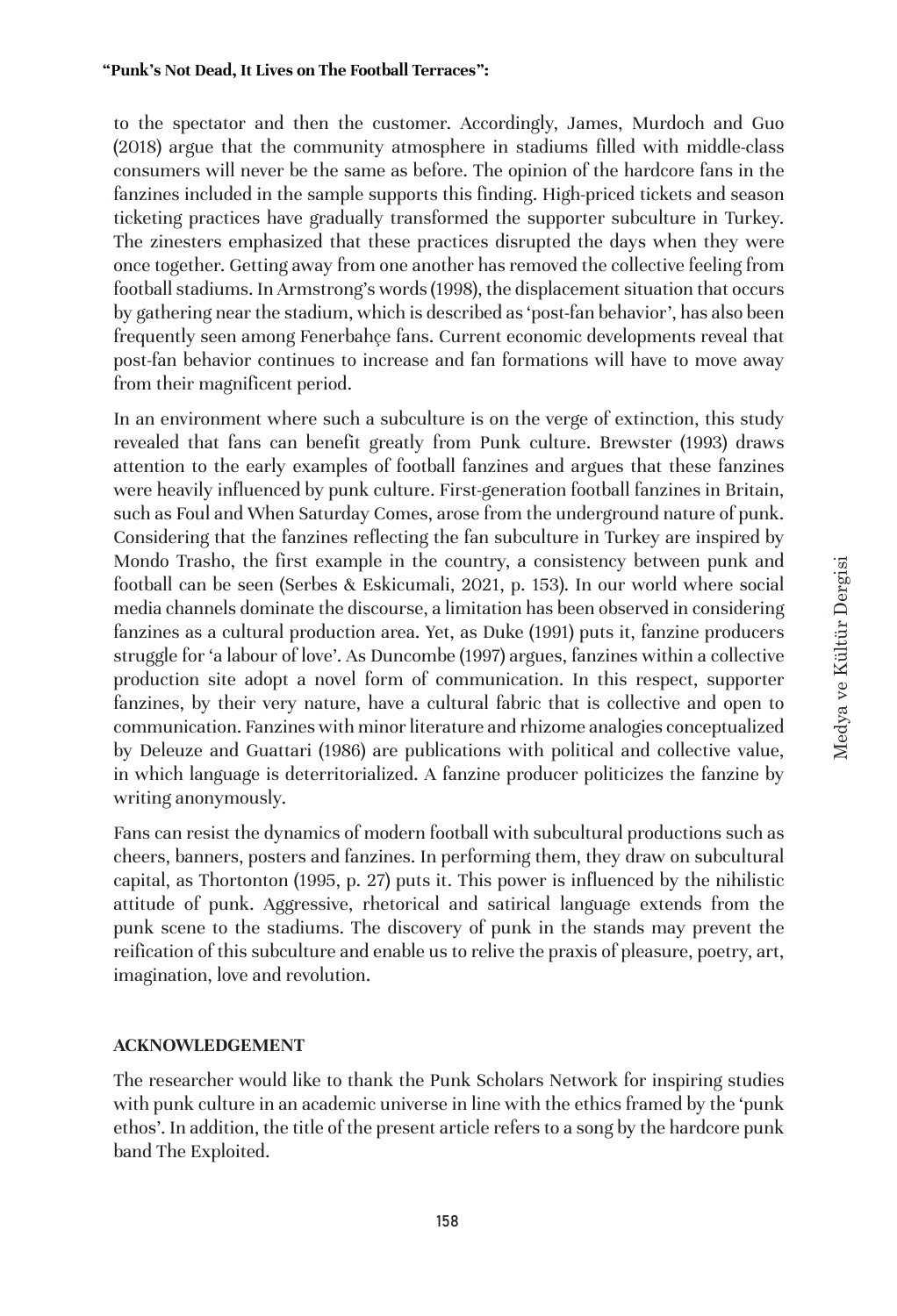#### **REFERENCES**

- Agger, B. (1992). *The Discourse of Domination: From the Frankfurt School to Postmodernism.* Evanston: Northwestern University Press.
- Alver, F. (2008). Kapitalist üretim sürecinde ırkçılık, futbol ve medya. İletişim Kuram ve Araştırma Dergisi, Kış-Bahar, 26, pp. 223–248.
- Armstrong, G. (1998). *Football Hooligans: Knowing the Score*. Oxford/New York: Berg.
- Atton, C. (2010). Popular music fanzines: Genre, aesthetics, and the 'democratic donversation'. *Popular Music and Society,* 33(4), pp. 517–531.
- Ayres, T. C., & Treadwell, J. (2011). Bars, drugs and football thugs: Alcohol, cocaine use and violence in the night time economy among English football firms. *Criminology & Criminal Justice*. 12(1), pp. 83–100.
- Barnes, R. (1979). *Mods!* London: Plexus.
- Bauman, Z. (2000). *Liquid Modernity*. Cambridge: Polity Press.
- Benton, A. (2018). *Punks in the church: The relationship between the punk subculture and church in East Germany*. (Master's Thesis, Western Michigan University, Michigan, USA). Retrieved from https://scholarworks.wmich.edu/cgi/viewcontent. cgi?article=4398&context=masters\_theses
- Bestley, R. (2007). *Hitsville UK: Punk rock and graphic design in the faraway towns, 1976- 84*. (Doctoral dissertation, University of the Arts, London). Retrieved from https://ualresearchonline.arts.ac.uk/id/eprint/2296/8/PhDFinalThesisDS.pdf
- Bestley, R. (2020). Punk Rock!! So What? Negotiating an Exhibition of Punk Art and Design. In Grimes, M. & Dines, M. (Eds.), *Punk Now!! Contemporary Perspectives on Punk* (pp. 204-219). Intellect Books Ltd, Bristol, UK and Chicago, US.
- Blackman, S. J. (2014). Subculture theory: An historical and contemporary assessment of the concept for understanding deviance. *Deviant Behavior*, 35 (6),496-512.
- Bozkurt, V. (2011). *Değişen Dünyada Sosyoloji: Temeller, Kavramlar, Kurumlar*. Bursa: Ekin.
- Brake, M. (1980). *The Sociology of Youth Culture and Youth Subcultures: Sex and Drugs and Rock 'n' Roll?* London: Routledge.
- Braun, V., Clarke, V. & Weate, P. (2016). Using Thematic Analysis in Sport and Exercise Research. In B. Smith, & A. C. Sparkes (Eds.), *Routledge Handbook of Qualitative Research In Sport and Exercise.* (pp. 191-205). London: Taylor & Francis (Routledge).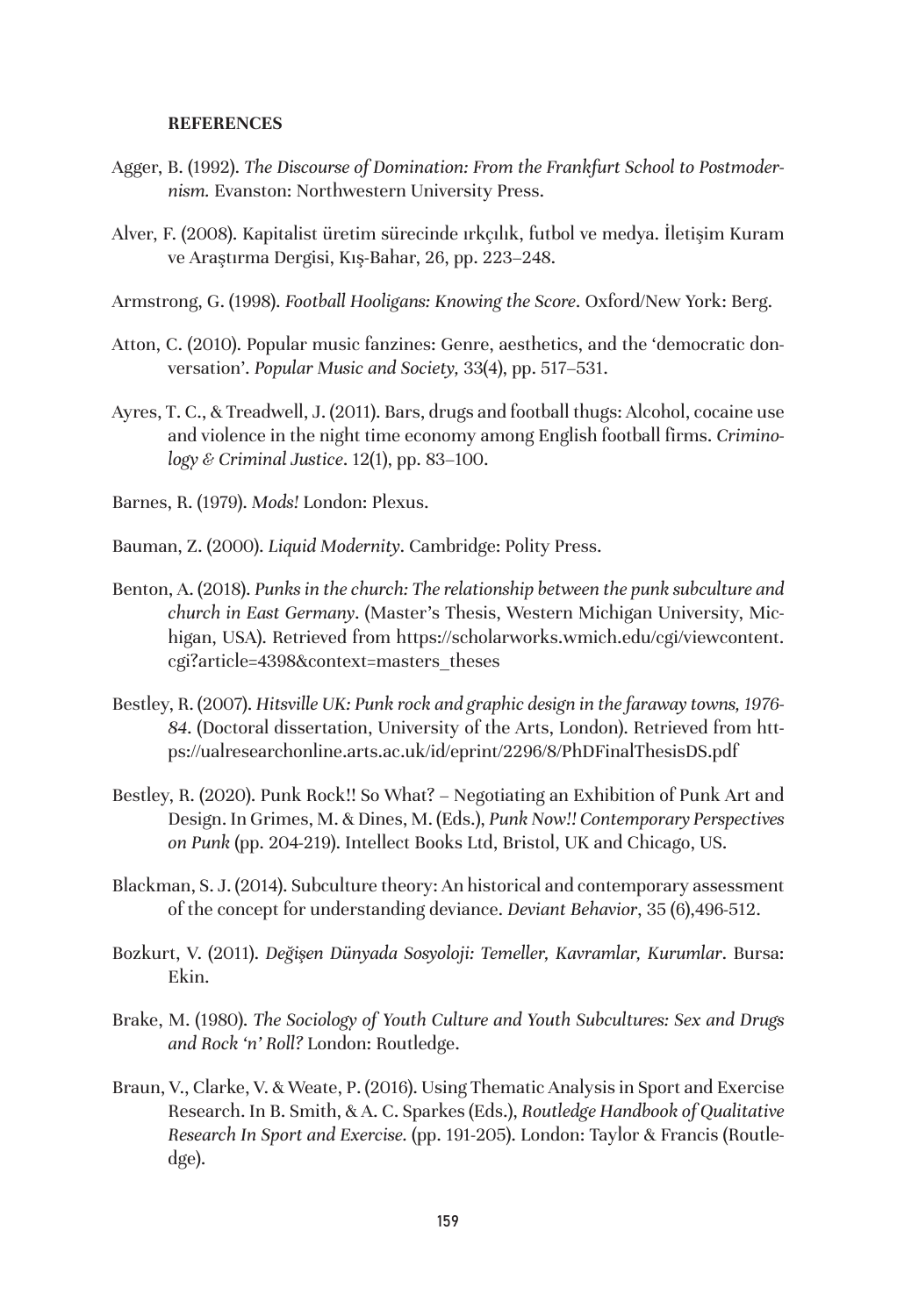- Brewster, B. (1993). When saturday comes and other football fanzines. *The Sports Historian*, 13(1), pp. 14-21.
- Clarke, J. (1973). *Football Hooliganism and the Skinheads*. Birmingham: Centre for Contemporary Cultural Studies.
- Dalbom, C. J. (2006). *Underground in the confederate capital: Punk subculture in richmond, Virginia.* (Master's Thesis, Louisiana State University. Los Angeles, USA). Retrieved from https://digitalcommons.lsu.edu/cgi/viewcontent.cgi?article=3954&context=gradschool\_theses
- De Biasi, R. (1998). The policing of hooliganism in Italy. In Porta, D., D. & Reiter, H. (Eds.). *Policing Protest. The Control of Mass Demonstrations in Western Democracies* (pp. 213-227). Minneapolis: University of Minnesota Press.
- Debord, G. (1967). *The Society of the Spectacle*. USA:Black & Red.
- Deleuze, G. & Guattari, F. (1986). *Kafka: Toward a Minor Literature.* Minneapol, London: University of Minnesota Press.
- Dixon, K. (2020) Demand and the reduction of consumer power in English football: A historical case-study of Newcastle United Fanzine, the mag 1988–1999. *Soccer & Society*, 21(1), pp. 96-114.
- Duke, V. (1991). The sociology of football: A research agenda for the 1990s. *Sociological Review,* 29(3), pp. 627-645.
- Duncombe, S. (1997). *Notes From the Underground: Zines and the Politics of Alternative Culture*. Brooklyn, New York: Verso Press.
- Errickson, A. (2019). *A Detailed Journey into the Punk Subculture: Punk Outreach in Public Libraries.* (Master's Thesis, University of North Carolina. Chapel Hill, USA). Retrieved from https://cdr.lib.unc.edu/downloads/w0892f417?locale=en
- Frankel, R. M. & Devers, K. J. (2000). Study Design in Qualitative Research—1: Developing Questions and Assessing Resource Needs. *Education for Health (Abingdon).*  13(2), pp. 251-261.
- Giulianotti, R. (1999). *Football: A Sociology of the Global Game*. Cambridge: Polity.
- Hall, S. (1980). Cultural Studies and the Centre: Some Problematics and Problems. In Hall, S. & Hobson, P. & Lowe, A. & Willis, P. (eds). *Culture, Media and Language* (pp. 2-35). London: Hutchinson.
- Harte, C. (1993). The Fans Strike Back: Football Fanzines in Britain, 1972-1992. North American Society For Sport History Conference, Pennsylvania State University, USA.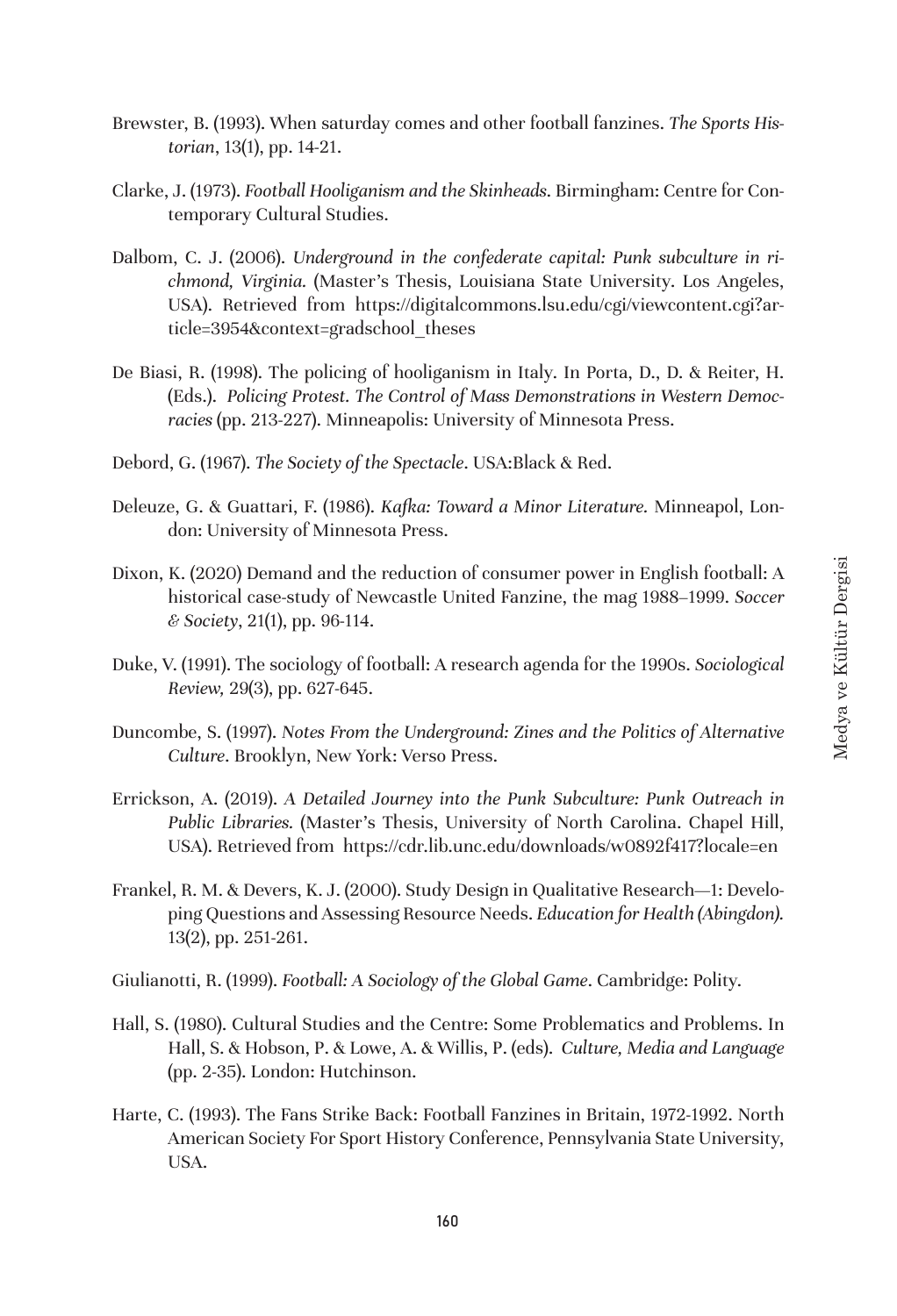- Henry, T. (1989). *Break All Rules! Punk Rock and the Making of a Style*. Ann Arbor, Michigan: UMI Research Press.
- Hebdige, D. (1979). *Subculture: The Meaning of Style*. London: Routledge.
- Hebdige, D. (1988). *Hiding in the Light: On Images and Things*. London: Routledge.
- James, K., Murdoch, M., & Guo, X. (2018). Corporate social responsibility reporting in scottish football: A marxist analysis. *Journal of Physical Fitness, Medicine & Treatment in Sports*. 2 (1), pp. 1-15.
- Jary, D., Horne, J. & Bucke, T. (1991). Football "fanzines" and football culture: A case of successful "cultural contestation." *The Sociological Review*, 39 (3), pp. 581–597.
- Kennedy, P. & Kennedy, D. (2016). *Football in Neo-Liberal Times: A Marxis Perspective on the European Football Industry*. London: Routledge.
- Kornberger, M., Rhodes, C. & Bos, R. (2006). The others of hierarchy: Rhizomatics of organising. In Fuglsang, M. & Sorensen, B., M. (eds.) *Deleuze and the Social* (pp. 58-74). Edinburgh: Edinburgh University Press.
- Levine, H. G. & Stumpf, S. H. (1983). Statements of fear through cultural symbols: Punk rock as a reflective subculture. *Youth & Society.* 14(4), pp. 417-435.
- Marx, K. (1975). *Economic and Philosophical Manuscripts of 1844.* New York:International Publishers.
- Mason, J. (2002). *Qualitative Researching*. (2nd Edition). London: Sage.
- Millward, P. (2008). The rebirth of the football fanzine using e-zines as data source. *Journal of Sport & Social Issues*. 32(3), pp. 299-310.
- Parkes, A. (2014). This small world: The legacy and ımpact of New York City hardcore punk and straight edge in the 1980s. *The Forum: Journal of History*, 6, pp. 43-86.
- Pearson, G. (1983). *Hooligan: A History of Respectable Fears*. London: Macmillan.
- Peat, G. (2016). *Deconstructing the hooligan ıdentity: A critical narrative analysis of experiences ınvolving football violence*. (Master's Thesis, University of Huddersfield. Huddersfield, UK). Retrieved from http://eprints.hud.ac.uk/id/eprint/31064/1/ Thesis\_Final%20PEAT.pdf
- Pilkington, H. (2012). Punk- but not as we know it: Punk in post-socialist space. *Punk & Post-Punk.* 3(1), pp. 253-266.
- Pilz, G. A. & Wölki-Schumacher, F. (2010). Overview of the ultra culture phenomenon in the council of Europe member states in 2009. *International Conference on Ultras: Good Practices in Dealing with New Developments in Supporters' Behavi-*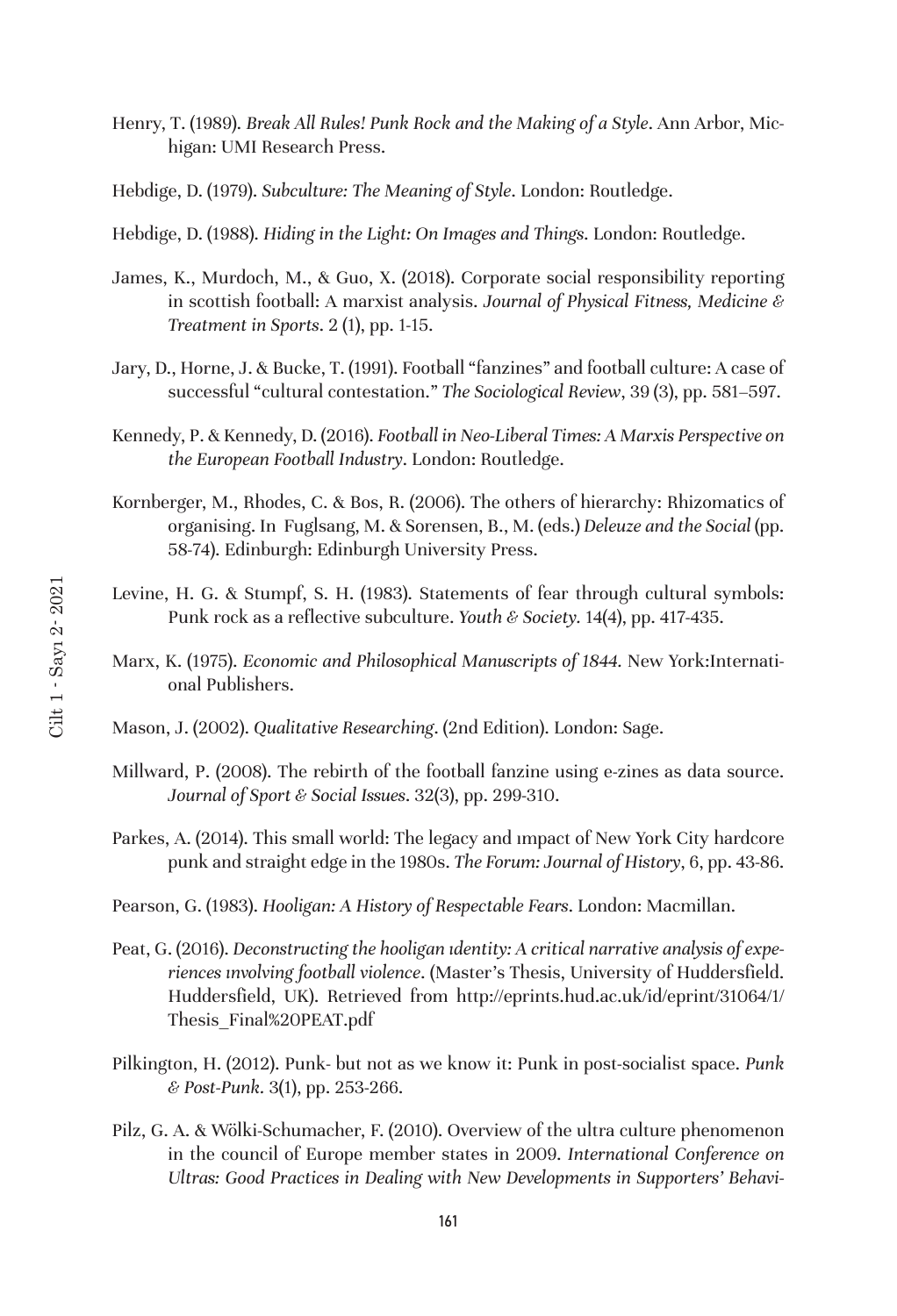*our*. Hannover, Leibniz University Hannover Institute of Sports Science.

- Redhead, S. (1993). *The Passion and the Fashion: Football Fandom in the New Europe*. Avebury, Aldershot.
- Robinson, O. C. (2014). Sampling in interview-based qualitative research: A theoretical and practical guide, *Qualitative Research in Psychology*, 11(1), pp. 25-41.
- Rookwood, J. & Pearson, G. (2012). The hoolifan: Positive fan attitudes to football 'hooliganism'. *International Review for the Sociology of Sport*. 47(2), pp. 149–164.
- Sanders, A., Heys, B., Ravenscroft, N. & Burdsey, D. (2012). Making a difference: The power of football in the community. *Soccer & Society*, 15(3), pp. 411-429.
- Serbes, H. (2021). İletişimin Avangard Mecrası: Fanzin Mitine Fenomenolojik Bir Bakış. *Etkileşim*, 7(4), pp. 236-241.
- Serbes, H. & Eskicumalı, A. (2021). Kitle Toplumundan Ağ Toplumuna Taraftarlık Altkültürünün Değişim Pratikleri: Fenerbahçe Tribünü. *Akdeniz Üniversitesi İletişim Fakültesi Dergisi*, 35(17), pp. 141-157.
- Serbes, H. & Güzel, M. (2020). Gençlik Altkültürleri: Punk Estetiğinin İkonografik Fanzinleri. *TRT Akademi*, 5 (10), pp. 686-713.
- Shaw. P. (1989). *Whose Game is it Anyway? Book of the Football Fanzines*. Kernersville, NC: Argus Books.
- Spaaij, R. (2007). Football hooliganism as a transnational phenomenon: Past and present analysis: A critique – More specificity and less generality, *The International Journal of the History of Sport*, 24(4), pp. 411-431.
- Taylor, I. (1971). *Football Mad: A Speculative Sociology of Football Hooliganism*. In Dunning, E. (ed.), *The Sociology of Sport*, (pp. 352-377). London: Frank Cass.
- Thortnton, S. (1995). *Club Cultures: Music, Media, and Subcultural Capital.* Cambridge: Polity Press.
- Van Dijk, T. A. (2015a). Critical discourse studies: A Sociocognitive approach. In Wodak, R. & Meyer, M. (Eds.), *Methods of Critical Discourse Studies* (pp. 62–85). London: Sage.
- Van Dijk, T. A. (2015b). Critical discourse analysis. In Tannen, D. & Hamilton, H., E. & Schiffrin, D. (Eds). *The Handbook of Discourse Analysis*. (pp. 466-485). Hoboken, New Jersey: Blackwell.
- Wodak, R. & Meyer, M. (2015). Critical discourse studies: History, agenda, theory and methodology. In R. Wodak & M. Meyer (Eds.), *Methods of Critical Discourse Studies* (pp. 1-22). London: Sage.